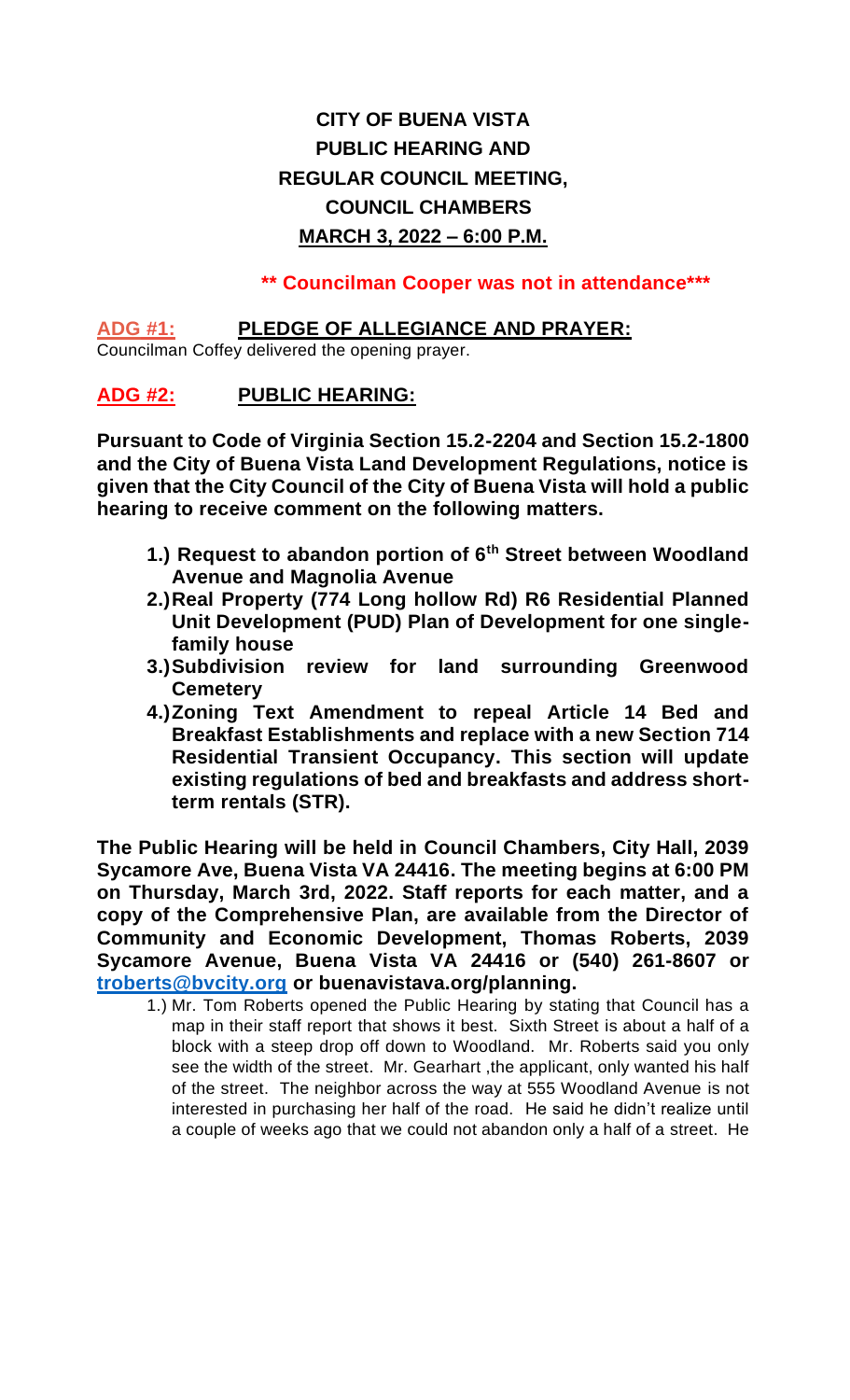is asking Council to table this item so they can go back and figure a way to do this. One way forward is to reconsider the pricing of right of ways. He has a proposal for this which he will present to Council at the next Council meeting. A request to abandon a portion of  $6<sup>th</sup>$  Street between Woodland Avenue and Magnolia Avenue. He wants to table this until after they talk about pricing and then they will make an offer with the applicant.

2.) Mr. Roberts said again there is a map in the packet that shows the site plan of where the house will be on the property. There is also an example of the proposed house. That house is not exactly the floor plan. In R6 even if you are just going to build one house you do need a plan of development approved by Council. The plans are for one single family house. The whole property is 277 acres. The owner is planning on future development. The house is phase one. The rest of the development you will see in the future. This house will be served by public utilities. The engineer on the project is Hunter Young. He has developed a plan to connect to 34" Street for water and 39" Street for sewer. There is no clearing for this project. The house can be built on the existing field.

Councilman Henson said the developer will only use 17 acres out of the 277 to build the house on. The balance of the land will be developed.

3.) Mr. Roberts stated that a number of the folks in the audience are attending the meeting to speak about this subject. For this proposal the public review process and the process of the Planning Commission and Council review is doing what it is supposed to do. Since initially bringing this forward, he has gotten feedback from various members of the public. They have identified a number of issues that still need to be answered and sorted out. He is recommending that we table this one as well for further work. The Friends of Greenwood Cemetery started with Steve Douty about possible boundary adjustments of the City owned Greenwood Cemetery down by 1<sup>st</sup> Street. Adjustment boundaries at the cemetery would include where we think bodies are buried. A boundary adjustment would also give the cemetery more road frontage on  $1^{st}$  Street so we can have better access from  $1^{st}$  Street to the cemetery. During the discussion between Steve Douty and himself they discussed dividing the land into lots for residential development. That is where this whole subdivision idea came from. He opined we should stop and go through a more thorough subdivision design process for the residential lots. We need to make sure we are doing this right and addressing all of the issues. He apologized to the members of the public who have contacted him during the last week or two that have raised some questions. He has tried to answer some of those questions and have not had a chance to answer some of those questions. He said he did want to hit on some of the questions he has received from the public. He said he does not mean to silence their comments and he hopes they speak but he also wants to address some of them before they ask questions. One question is the City required to get consent from nearby residential property owners if they expand the cemetery. There is a Code of Virginia provision that if a City or County establishes the cemetery, they have to get consent of residential property owners that are within 250 yards of the cemetery. He has looked into this, and the answer is no if you are expanding the boundaries of the cemetery you are required to get consent from property owners only if you are building a new cemetery. Another question was will the lots in the new subdivision have any covenants on them like the covenants in Savernake. In Savernake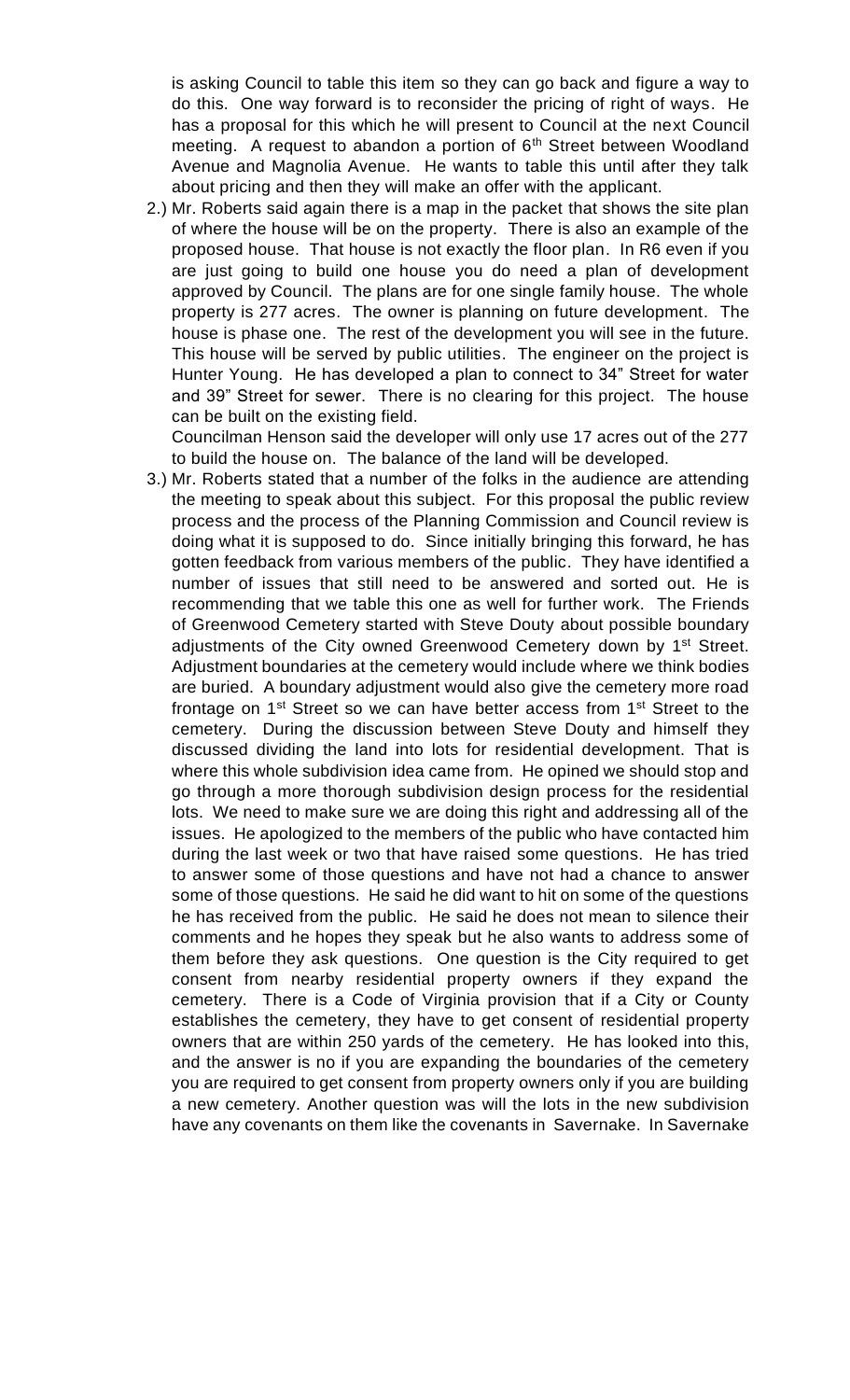there are covenants that the houses have to be built a certain way, you can only clear so much of the land and that sort of thing. There are no covenants proposed at this time for the new subdivision and there are no deed restrictions on the land that Steve Douty owns. That land was never part of Savernake from the standpoint of covenants or deed restrictions. Any covenants or deed restrictions would have to be negotiated. Steve Douty's successor, Chris Pappas, would have to draw up those covenants if it proceeds. There are no requirements as of now for storm water management on these new lots. The property owner will need to have an engineer draw designs for stormwater management. That would be needed before we approve any subdivision. He was asked would there be anything done about the retention pond that is back in there above First Street and Larch Avenue. There have been problems from time to time with folks on Larch Avenue getting water from the retention pond. Maintenance or repair of the retention pond is a separate issue, but it is obviously connected to this. The retention pond needs to be addressed whether or not a subdivision is approved. If a new subdivision is approved on that land the engineering would have to factor in the retention pond.

Mayor Fitzgerald wanted to know who is responsible for the retention pond. Mr. Roberts said he is still working on that question. It may be the original developer of Savernake, the Dickinson family, but they are still determining that.

Vice-Mayor Hickman wanted to know how we would sustain the water in that area with another subdivision. It would be the same as it was earlier where we discussed putting in 2 pumps to be able to sustain what we already have. How could we consider another subdivision in that area with the water being as it is?

Mr. Roberts opined that after we fix the broken pumps, we should have enough water for a few more houses which would not create that much of additional demand. Any major development such as if someone extended the Savernake subdivision or a major development of a new school up on the hill, it would definitely require some major improvements. We would want to check to see if we have the capacity to build 5 houses. As drawn now there will be 5 residential lots. We will certainly check to make sure there is enough capacity to sustain 5 houses.

Councilman Coffey advised that we have just purchased 2 pumps to take care of the problem out there. He said he cannot recall the amount of water they can pump.

Mr. Tyree said they can pump 150 gallons per minute for each pump.

Councilman Coffey opined we need to have someone figure that in if 5 new houses are built. We almost lost the water out there around Christmas.

Mr. Roberts said this affirms that we need to double check the engineering; check the engineering for the stormwater; do the engineering for the water capacity. Hunter and Corey would double check before any final approval is given.

Mayor Fitzgerald said that right now we are not for sure what is going to happen.

Mr. Roberts advised these were the items he wanted to bring forward. He said again his recommendation is that we table this for further analysis.

Mr. Chris Wheeler, 150 Larch Avenue, Buena Vista explained the reason he is attending tonight is because of the retention pond. The pond sits right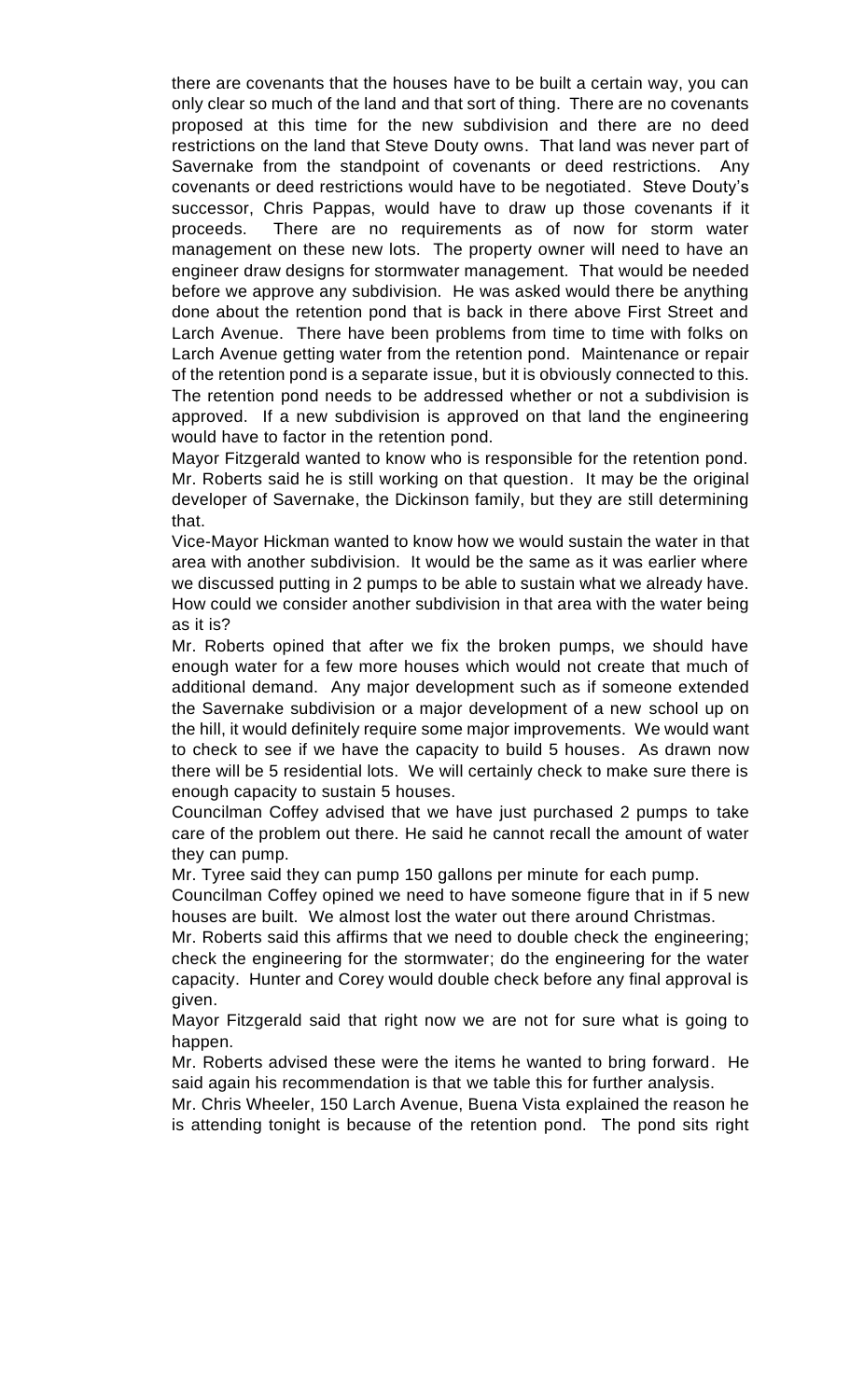above his house so when we get heavy rain of course it fills up. The way it is now is it is supposed to be trenched from the top of the pond to the base of the hill. However, it does not come down to the base of the hill, it feathers out. When it feathers out it goes through his back lot like a creek and then hits his neighbors down from there and gets under their houses. He said he has asked for many, many years for someone to trench it out all the way to the creek. He was told they would come and look but never did anything.

Councilman Coffey asked again who is responsible for the retention pond. He opined we need to find out who is responsible for taking care of it. If the City is not responsible, we need to find out who is.

Mr. Wheeler said he had a conversation with Stephen King who was the City engineer years ago when the subdivision was first put in. Mr. King said the City is responsible for the retention pond and they would maintain it, clean it and make sure it is in good condition.

Councilman Coffey stated this is the first he has heard about the problem with the retention pond. He opined if the City is responsible for maintaining the retention pond, we need to take care of it.

Mr. Roberts stated again that he does not know who is responsible for maintaining the retention pond.

Mr. Kearney said we need to go back to the minutes and see if the City accepted the responsibility of the retention pond and move on from there.

Councilman Webb wanted to know the distance from the retention pond to the creek.

Mr. Wheeler said it is about 200 yards. He said the pond has trees growing up in it. He believes there is a dummy drain in the center of the pond. The way they have it trenched when it gets up to 4 or 5 feet it starts coming down the hill.

Mr. Roberts advised that Steve Douty owns the land the retention pond is on.

Mr. Wheeler said if we were to extend 1<sup>st</sup> Street, it would come straight down. Councilman Coffey wanted to know if Robert Dickinson owned the land and Steve Douty got it from him. He feels if someone would talk to Robert Dickinson, he would probably know who is responsible for the retention pond. Councilman Webb stated we are talking about 200 yards, not 2 miles.

Mayor Fitzgerald said we should find out by the next meeting who is responsible for the retention pond.

Mr. Tim Petrie, 160 Larch Avenue, Buena Vista was the next person to address Council. He said in addition to what Mr. Wheeler just supplied as far as the drainage and the retention pond, he opined, as a Planning Commission member, it was premature of the Planning Commission to call for the subdivision. He said he is all aboard with the Friends of the Greenhill Cemetery. He feels the subdivision is inappropriate. He opined there is a lot about that area that is not appropriate for a subdivision. It would take a tremendous amount of engineering work to make it work as a subdivision. He said he is not saying that every lot up there would have issues, but it just adds to the problem of run off. He said every gutter and driveway will run off down the way to Larch Avenue. In addition to the stormwater runoff there is some hydro geological issues. He feels there are springs up there somewhere and the ground water is part of the problem once it pools. Once it hits whatever drainage it has, a lot of the ground water is coming up in saturated grounds. All throughout that basin where the creek is it will remain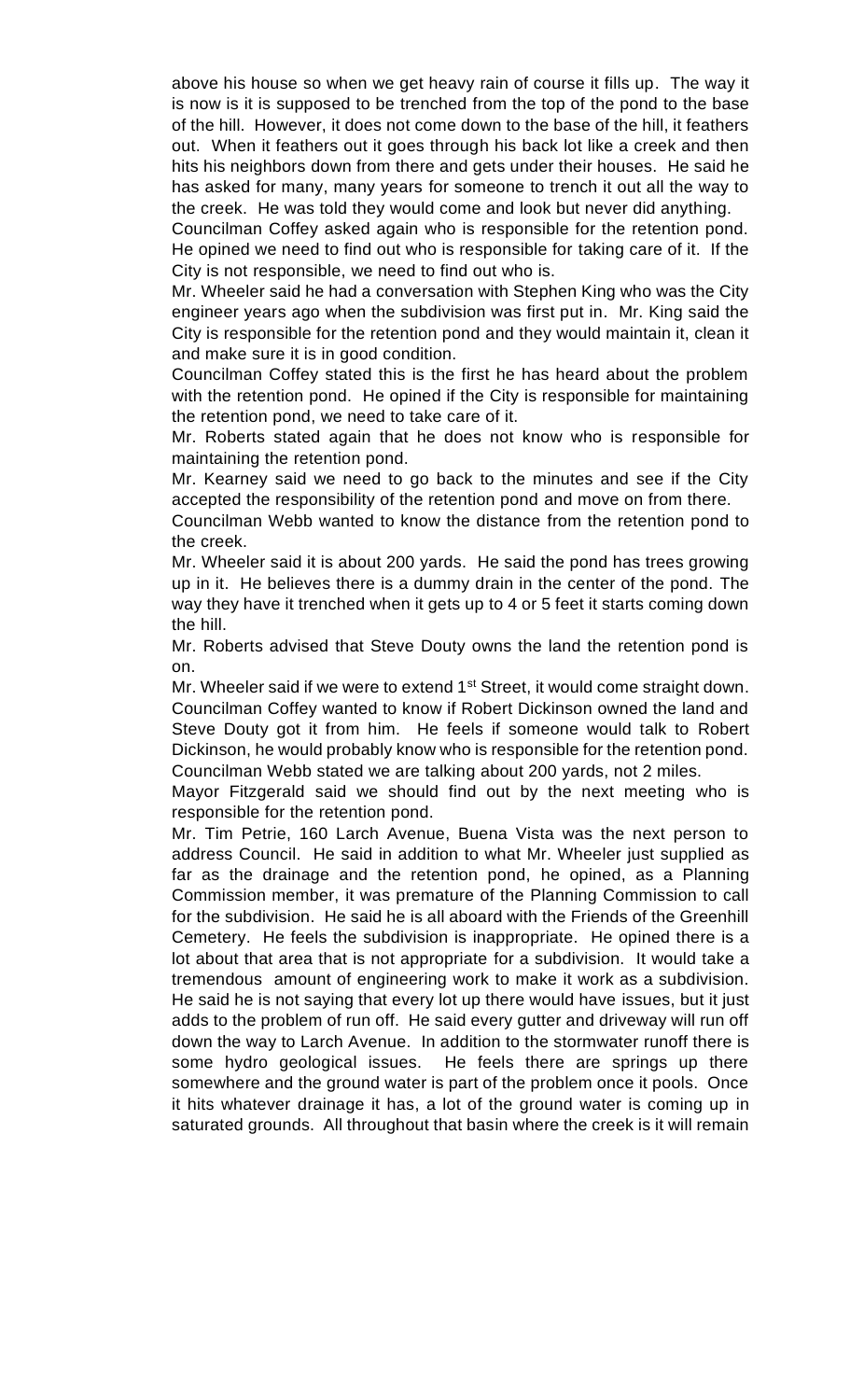that way. If there was a huge drain it would still create some problems through there. That whole creek was an expanded creek bed at one time. There are a lot of engineering issues there that need to be overcome. He said it looks like to him it is part of Savernake but there are still a lot of limitations to that property. Limitations have shown up over the years with Savernake. Savernake is one of the more poorly planned subdivisions in the City.

Mr. Danny Cole, 105 South Woodland Avenue, Buena Vista was next to approach Council. He advised that he is was the first person to purchase land in Savernake. He said he loves to hunt and fish. Often times he has thought about moving out of Buena Vista. Savernake gave him the country in Buena Vista. Another reason he built in Savernake was because of the Ordinances that are up there. They require 1 ½ acres to build on. He became concerned about the proposal when he received the letter from Tom about it being turned into a residential subdivision. He would lose all of the seclusion that he has if a subdivision was put in there. He said he feels he would almost be forced to move out in the country somewhere. He opined that a lot of the people that live in Savernake like the seclusion of the area. Mr. Cole said he does not have any problems at all with the Greenwood Cemetery ideas that have been proposed. He said he would help with getting the area cleaned up. He does have a problem with some of the proposed ideas that were given for the subdivision. One of those proposals was right across the street from him where there is a sliver of land that was intended for the Savernake pump house. He said from what he understands, there is already a connection there to accommodate houses that could be built. A bigger pumphouse will be at the end of the cul-de-sac. Behind that there is supposed to be a bigger pumphouse. In the proposal that he received from Mr. Roberts it is stated that they would like to see the City give up that 30 foot sliver of land to accommodate the cemetery's road frontage. However, he feels that it will more accommodate someone putting homes.

Mr. Roberts said that it's widest point, the sliver of land is 30 feet.

Mr. Cole said that by giving up that sliver and taking away the pump that could possibly take care of some of the issues that we are having. It would accommodate another house to be put there. He does not have a problem with housing being built there. He does have a problem with a house being put on .33 acres of land and it could be a duplex and cut all of the trees down that are up there and be on top of each other. He is afraid that the sliver of land was wanting to be given to the cemetery to accommodate more housing; not to accommodate the cemetery. He said he is not afraid of the dead people it is the live ones that he is scared of. He did find the Virginia Code that talks about establishing a cemetery and it does say in there that if the cemetery is established you have to have permission from everyone that is within 250 yards from the cemetery. He has asked Mr. Roberts to get back with him on that. Mr. Roberts told him he would talk to Mr. Kearney, but he never told him what Mr. Kearney said. Mr. Cole stated again that he does not have a problem with the cemetery. If a subdivision is put up there, he would like for Ordinances be given to that subdivision that are compatible with the ones for Savernake.

Mr. Chris Simpkins, 115 South Woodland Avenue, Buena Vista was the next to speak. He said he was here to reiterate on what Danny Cole has already said. He said he is all for the preservation of the graves and that sort of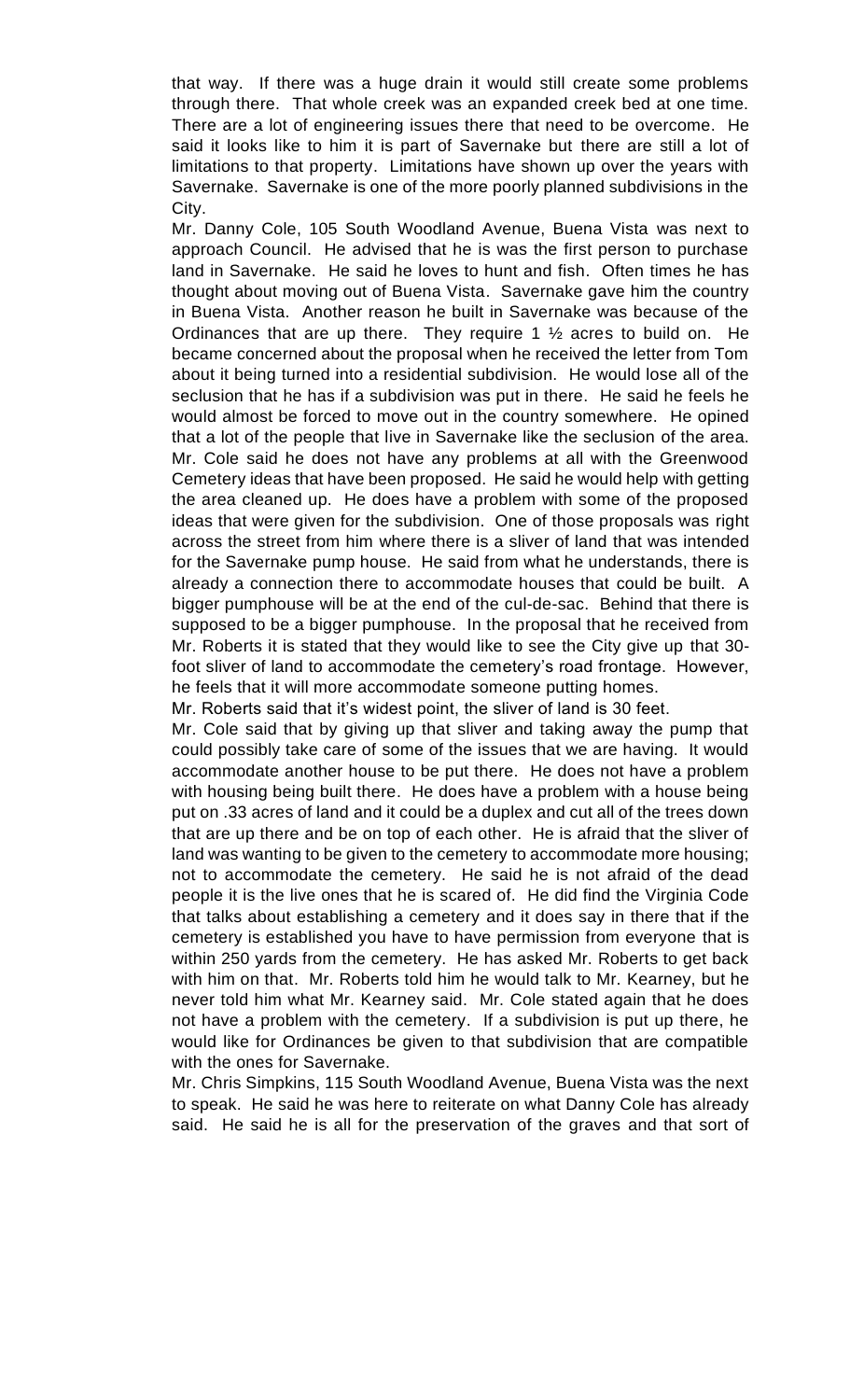thing. If there is anyway he can help, he would be glad to do so. He said when we start talking about the way the City's outlook is on the law, after speaking to his attorneys, the City is wrong in that matter. He said you do still have to consult with the owners of property within 250 yards of the cemetery.

Mr. Kearney asked Mr. Simpkins to have his attorneys call him.

Mr. Simpkins asked if we are establishing new ground with moving the boundaries outward. He said there are additional graves outside of the boundaries on the southeast side. He thinks the pumphouse will be needed in the future. As far as the future houses, he personally does not have a problem with future houses as long as the same Ordinances are applied to the new subdivision. His main concern is we are now going to say this is not part of Savernake, so the covenants don't apply to the new subdivision. He says if the City does not give the new subdivision the same covenants, then you could have someone putting a double wide up there which will affect the value of his property. He does not like that idea.

Councilman Coffey wanted to know if the property is part of Savernake.

Mr. Roberts advised that it depends on what you mean by Savernake. There is road frontage on South Woodland Avenue. The parcel we are talking about that surrounds the cemetery is not subject to the covenants of Savernake.

Councilman Coffey wanted to know if Robert Dickinson owned the property. Mr. Roberts said Robert Dickinson did own the property.

Councilman Coffey said the point he is trying to make is that Danny Cole built there for the privacy, and he does not want to see that change.

Mayor Fitzgerald advised that he and Mr. Roberts will go look at the land tomorrow.

Mr. Kearney said what he has been told is that covenants do not apply to the parcel of real estate.

Mr. Roberts said that Robert Dickinson owned the land next to the Savernake neighborhood, but it was never recorded with covenants.

Mr. Kearney said that Mr. Dickinson wanted to claim the land as part agricultural for tax purposes. He did not develop the whole thing at once. He did one section with the covenants.

Councilman Coffey wanted to know if we have any control over the restrictions.

Mr. Kearney said the zoning rules and zoning Ordinances on what can be built within a zone cannot require any covenants on private land.

Councilman Henson wanted to know since that sliver of land was for the pumphouse would it be a part of Savernake.

Mr. Roberts said that sliver of land in the staff report is highlighted in yellow. Steve Douty thought that's where the pumphouse was supposed to go. He put that in the staff report. He did additional research and found that the sliver of land was not for the location of the pumphouse in the designs from 1996 and 2005. There was a location that was about 100 to 200 feet further north on Woodland Avenue where the pumphouse is going to be. The pumphouse was not built in 1996. He opined it should have been built in 1996 but then the pressure and dynamics of the whole water system changed when they built the high school and the new tank at the high school. The high tank at the high school is what made a pump station at that location not necessary. In the sliver of land that he suggested abandoning there was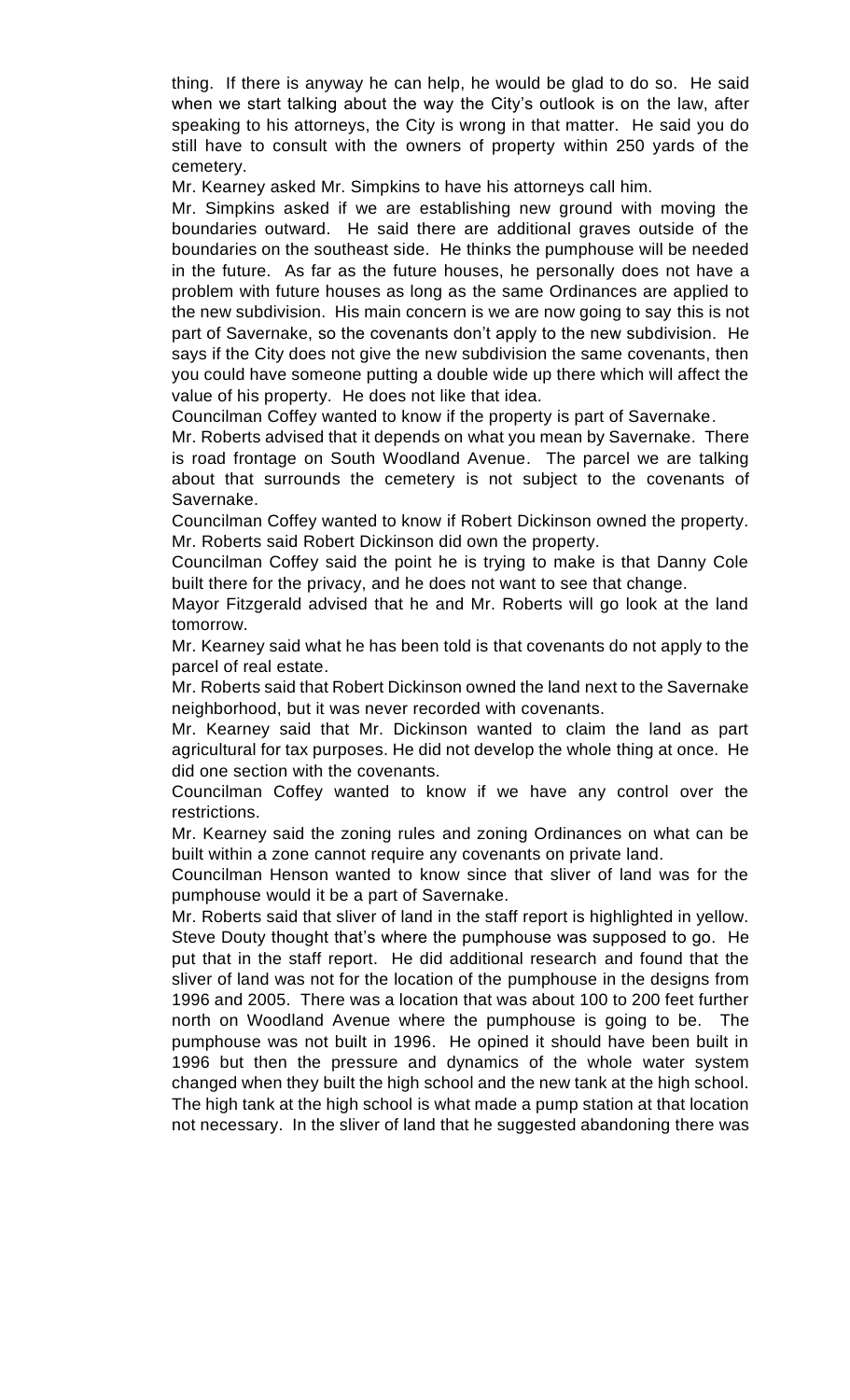not ever intended to be a pumphouse. He did not see anywhere in the plans where there were any connections for it. He opined that sliver of land was kept as part of the road because if you made it private property then it would have created a very odd and tiny strip of land that was 150 feet long and 30 feet at its widest and narrowing down to a point. It would have been a very odd shape of land separating the road from the cemetery. Whatever the reason he does not think that we really need it for a pumphouse. He said again there are significant concerns with the subdivision lines as proposed and so they will take it back. He is going to talk with Chris Pappas and see whether he wants to move forward or not. We can argue back some of the finer details, but they are all going to change. There will be further engineering work if it moves forward.

Mr. Kearney said it will require another public hearing if it does move forward. The next person to speak was Wayne Beverly, 100 Woodland Avenue, Buena Vista, the very first house. Everything there was a part of Savernake. He was the first one. The land they are wanting to develop belongs to the cemetery. That is why nothing has ever been put there because of the cemetery. He said he respects the cemetery. He will help them do anything that needs to be done to the cemetery. He opined that changing the boundaries does not make any difference. The runoff does come down the middle of his back yard. He stated that he has a letter that he is trying to find that Mr. Dickinson sent to him saying that it would be no houses around that cemetery. He said there would be a small pumphouse where Mr. Roberts said it is not supposed to be in the future. He said houses would go on past the cemetery land and then there would be another pumphouse. He said where they are wanting to rezone is not a part of Savernake. It all is a part of the cemetery. He has lived there for 28 years. That is the cemetery's land, and no one should be able to do anything with that land. He said you have to respect the dead people. Mr. Beverly said he will fight tooth and nail to prevent houses being put on the cemetery land. He said the same restrictions should be for everyone.

4.) Mr. Tom Roberts started the discussion by stating they have been working on this for a long time. The Planning Commission has looked at it. There are multiple steps of development. He has sent this to Council via email several times. We have gotten some really good feedback from the public on this during a couple of public hearings with the Planning Commission. This is updating our regulations for Bed & Breakfast and adding short term rentals like B&B's. Many localities in the State have now adopted regulations for short term rentals. We have seen how it has worked in other places and overall, this is a pretty permissive approach. The main limit would be the number of people that can stay in a unit. It would require registration for short term rentals. There is a lot of information in the staff report. RTO means Residential Transit Occupancy Use; STR means Short Term Rental. RTO is a broad category including Bed & Breakfast and STR. The details are really more than he can explain here but basically registering STR as type A & B STR depending on whether the owner is present. We would collect lodging taxes from STR which we are not doing now. Overall, the whole purpose of this is to collect lodging tax and make it fair between people that are staying at B&B's and people that are staying at motels. This is to put some basic guardrails in place, so we don't have problems down the road with STR. We want to avoid the possibility of a party house that gets rented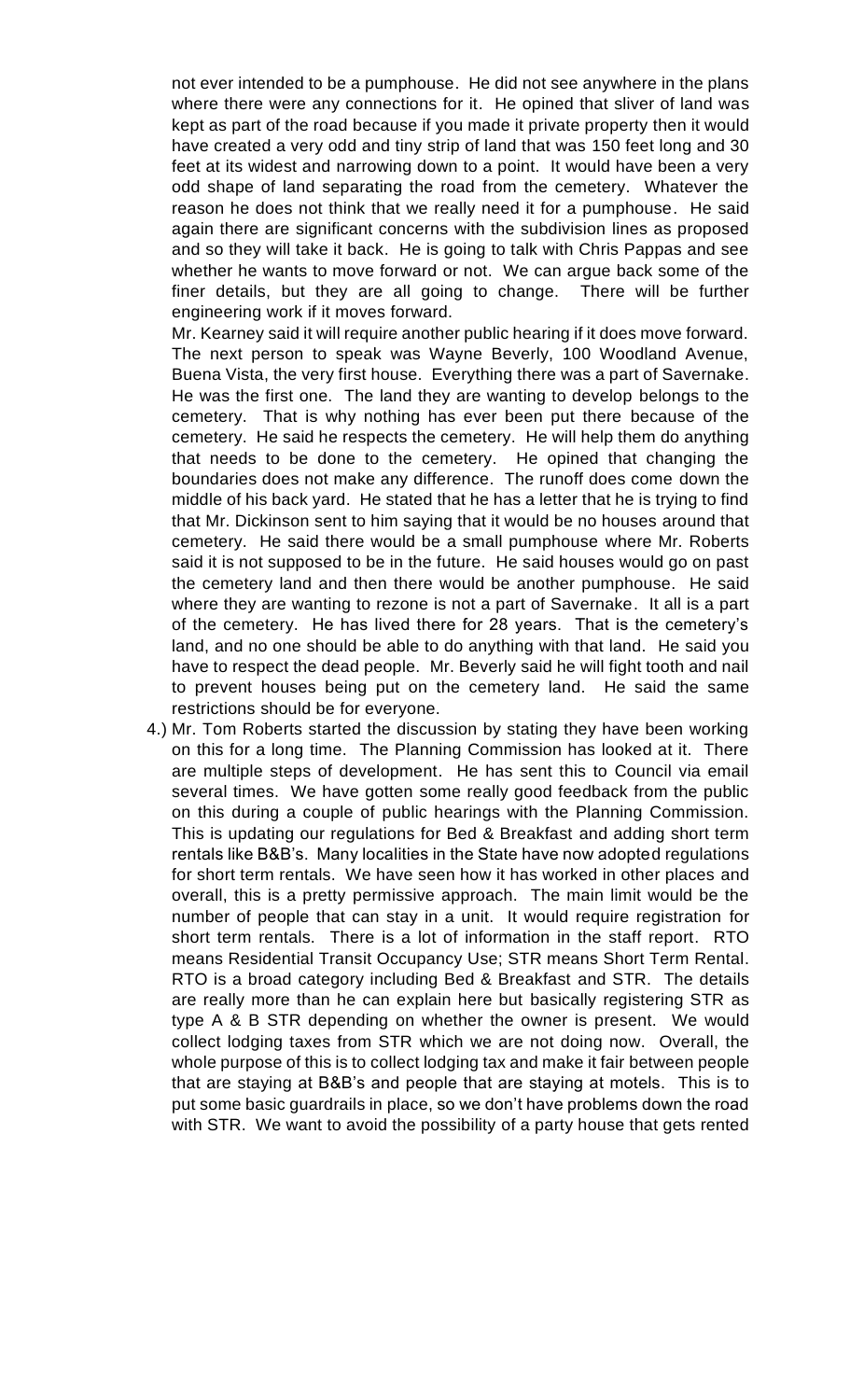by 2 dozen people on the weekend or potential parking problems. Those are the goals that we have with this proposal.

Vice-Mayor Hickman wanted to know why this was being brought before Council.

Mr. Roberts said we have talked about regulating STR for several years. The purpose is to avoid potential problems. Right now, there aren't any problems because we don't have that many STR.

Vice-Mayor Hickman wanted to know if someone had brought this subject to Mr. Roberts attention.

Mr. Roberts said fortunately we have not any complaints from citizens or residents about STR in Buena Vista. The goals are to have regulations in place so there aren't issues and to capture the tax revenue.

Vice-Mayor Hickman wanted to know if there are a lot of STR's in Buena Vista.

Mr. Roberts advised there are between 12 and 14. People are renting out their houses; people renting out portions of their house and in some cases the whole house. He opined this is a fairly brisk business. We have approximately 12 and they are routinely booked. There is a decent amount of revenue that we are missing out on.

Mr. Tyree said there are 8 AB&Bs in Buena Vista now. They charge a local tax, but we do not see any of that tax.

Ms. Kristina Ramsey said this also supports tourism. Any registered STR have to have a license of some sort. We have very little lodging in Buena Vista. With these STR's not being registered they are not being advertised. By having them registered we are attracting more people and it also supports our tourism and lodging taxes.

Councilman Coffey wanted to know why we have not been getting lodging taxes.

Mr. Tyree said that Charles Clemmer has reached out to them see if we can get the taxes. This will actually be something we can send them and tell them they have to do this.

Mr. Bryson Adams, 2505 Laurel Avenue, Buena Vista was the next to speak. He stated that he is one of the AB&B host in Buena Vista. He opined with Mr. Roberts presenting this, it is a proactive approach to this which is super needed. The State of Virginia put a law on AB&B's that says when they take an occupancy tax it is their responsibility to give it out to the localities. He said he has been paying taxes the entire time. The tax is actually taken out of their rate each night. The Commissioner of the Revenue said we have actually received some STR tax payments. He said that he only knows of one or two properties that are not meeting the requirements that are proposed in these articles. He opined that what Mr. Roberts and the Planning Commission and through the efforts that Mr. Roberts has reached out to, the proposal is completely appropriate. He said he does not think anything is out of the norm and it will bring tax revenues to the City.

Mayor Fitzgerald closed the public hearing.

### **ADG #3: APPROVAL OF THE AGENDA:**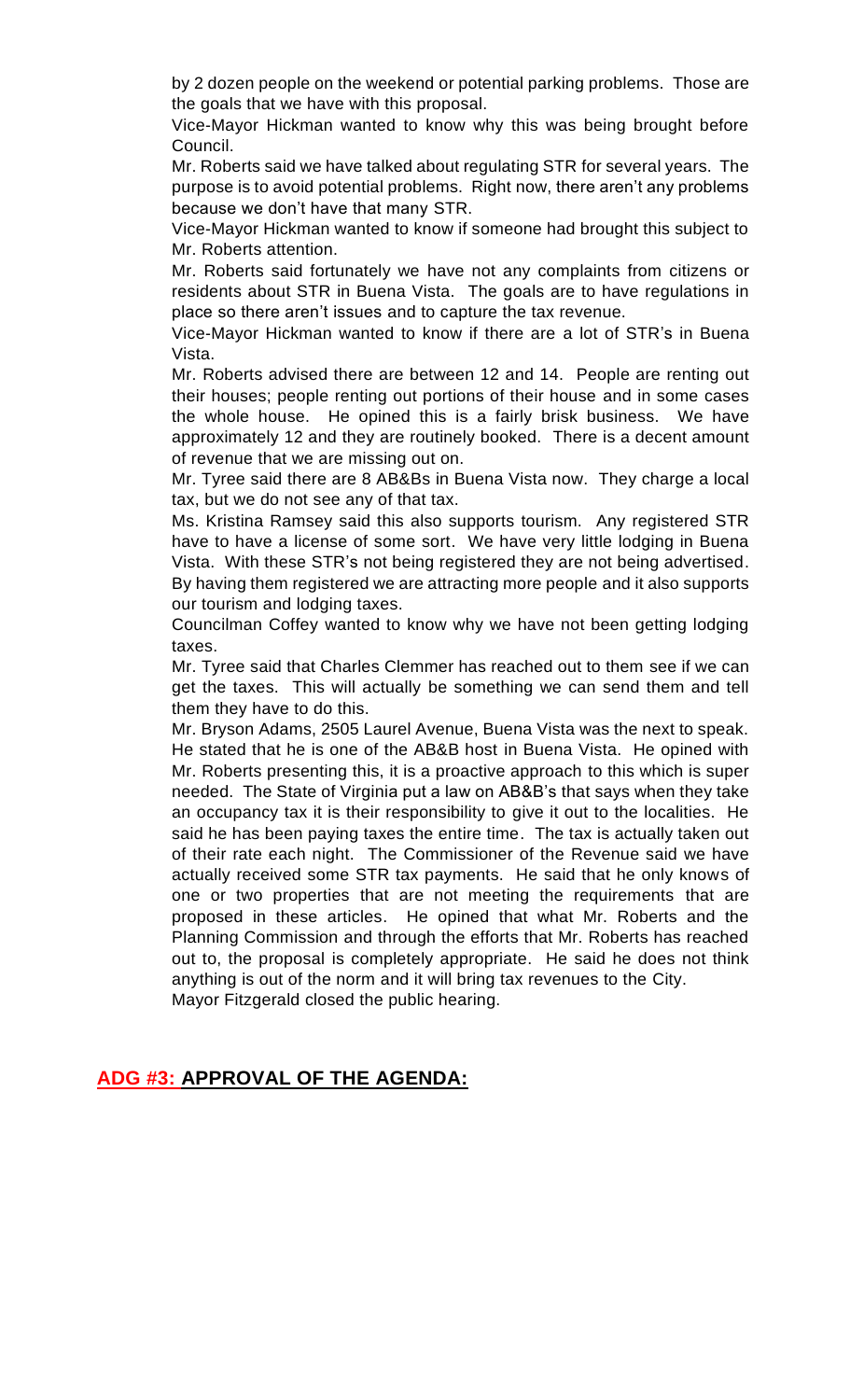Councilman Coffey made motion to approve the agenda, seconded by Vice-Mayor Hickman, carried by Council.

### **ADG #4: APPROVAL OF THE MINUTES FROM THE PUBLLIC HEARING AND THE REGULAR COUNCIL MEETING HELD ON FEBRUARY 3, 2022:**

Councilman Coffey made motion to approve the above-mentioned minutes, seconded by Councilman Webb, carried by Council.

### **ADG #5: RECOGNITION/COMMUNICATION FROM VISITORS: Citizens who desire to speak on matters not listed on the agenda below will be heard at this time. Citizens who desire to speak on a specific item listed on the agenda, open for public comment, will be heard when that item is considered.**

Mr. Jamie Goodin gave Council an update on Main Street Buena Vista. He opined that things are going fantastic. At the meeting they had last night, there were 45 people in attendance. They shared with the community what their plan is; what Main Street BV is. There were a lot of fantastic questions. Dozens of people have signed up to volunteer. He opined the Board has been absolutely crushing it. He advised there are people doing awesome stuff that he could not be happier with. They are looking forward to getting an exofficio as a member of their Board (someone from Council) in the not to distant future.

Some of the project updates are as follows:

Beautification is working on two things right now:

A downtown store front beautification project. They have been engaging in City public schools, SVU and some local artists to get digital photography and art from anyone that wants to participate. The photography could be of anything. Mr. Goodin said they want folks to drive downtown and know how much pride there is there and to look forward to all the great stuff that is on the way. They are going to fill all the windows that are empty right now. There are about 2 dozen empty store fronts downtown. When one of the store fronts are emptied people will know a new business is coming downtown.

They are partnering with Mountain Day. He said they just had a great meeting with them earlier this evening. They got some great ideas to not change the event but to pour gas on it, streamline it, making it much, much easier to process. They also have a great grants committee that are working on some grants. They are hosting Virginia Main Street folks and giving them a tour next week.

### **ADG #6: REPORTS:**

#### **1.) Mayor:**

None.

#### **2.) City Manager:**

 Mr. Tyree started his report by advising there was a Budget/Finance meeting held on Tuesday. He did send an email out listing the recent purchases of Public Works equipment. The Park/Recreation Committee updated the camping rules. We will continue to watch the grocery tax. Right now, the committee has approved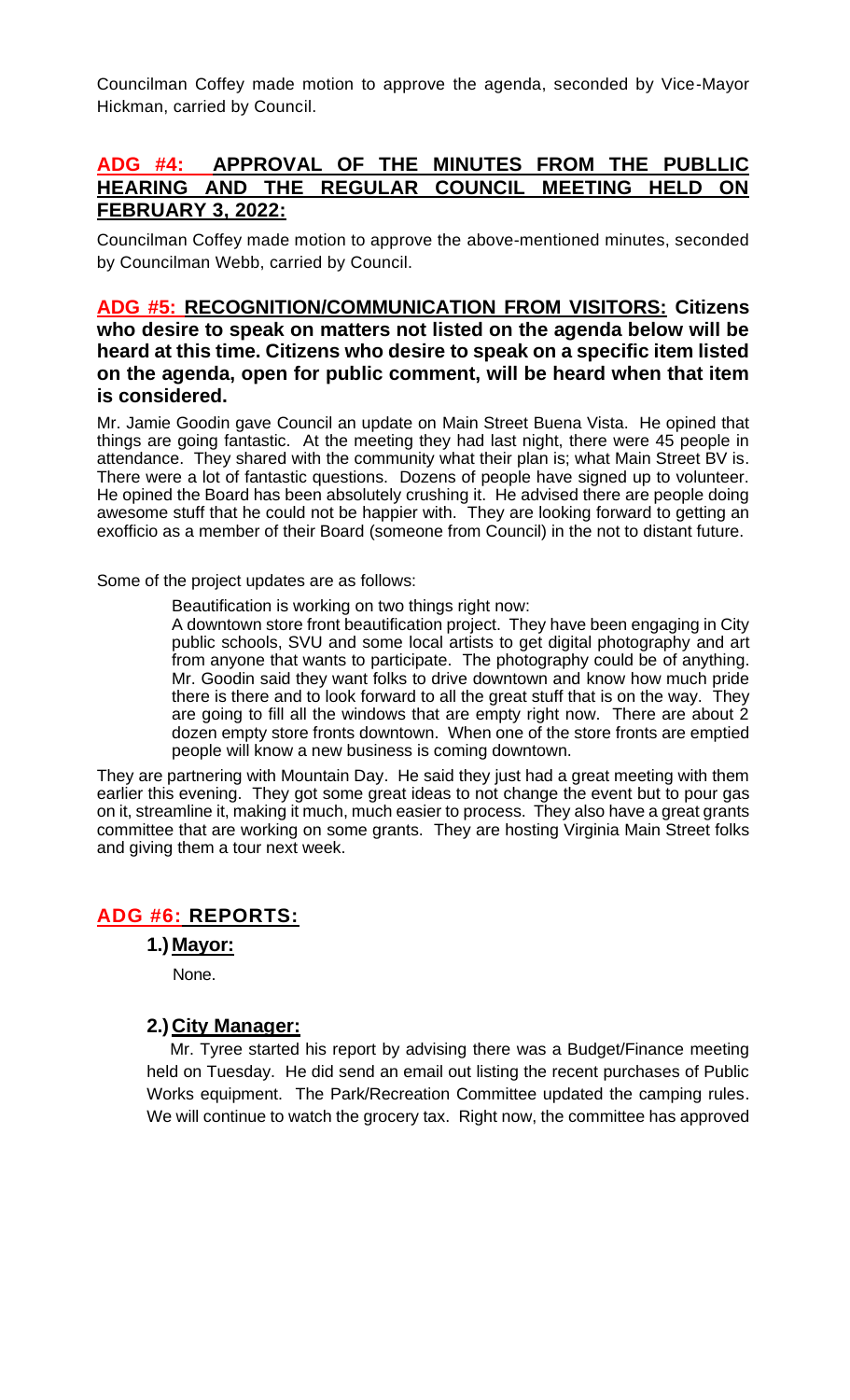a comprise measure that basically eliminates the State 2.5% but keep the 1% that goes to local government. Corey Henson is meeting with the electricians that are looking at updating electrical equipment for Glen Maury Park campground. He hopes to have the quotes to Council at the next Council meeting.

### **3.)City Attorney :**

None.

### **4.)Council Committee/Representative:**

Councilman Henson said he has been approached by some citizens that have concerns about Auto Recyclers. They have reported that some of the plastic on the grounds have blown off into the road. Another complaint he has had is about the condition of some of the property around town.

### **ADG #7: CONSIDER APPOINTMENTS TO VARIOUS BOARDS, COMMISSIONS, AND COMMITTEES:**

# **THE BOARD OF ZONING APPEALS:**

**MR. ART FURLER'S TERM WILL EXPIRE ON 12/31/25. THIS IS A FIVE-YEAR TERM AND THE 15th TIME IT HAS APPEARED ON THE AGENDA.THE TERM WILL BEGIN [IMMEDIATELY. MR.](http://immediately.mr/) FURLER HAS MOVED AND IS UNABLE TO CONTINUE TO SERVE: ADVERTISED THE NEWS GAZETTE JULY 7, 2021, AND MARCH 2, 2022: POSTED ON SOCIAL MEDIA: NO APPLICANTS**

This item will be carried over to the next scheduled Council meeting.

**WE HAVE AN OPENING ON THE BOARD OF ZONING APPEALS. THIS TERM WILL EXPIRE ON 12/31/23. THIS IS THE 1st TIME THIS HAS APPEARED ON THE AGENDA. THE TERM WILL BEGIN IMMEDIATELY: ADVERTISED THE NEWS GAZETTE MARCH 2, 2022: POSTED ON** 

**SOCIAL MEDIA: NO APPLICANTS**

This item will be carried over to the next scheduled Council meeting.

# **DABNEY S. LANCASTER COMMUNITY COLLEGE BOARD: MR. ANDY WOLFE HAS RESIGNED. HE IS MOVING FROM BUENA VISTA. THIS TERM WILL BEGIN ON JANUARY 1, 2022, AND END ON**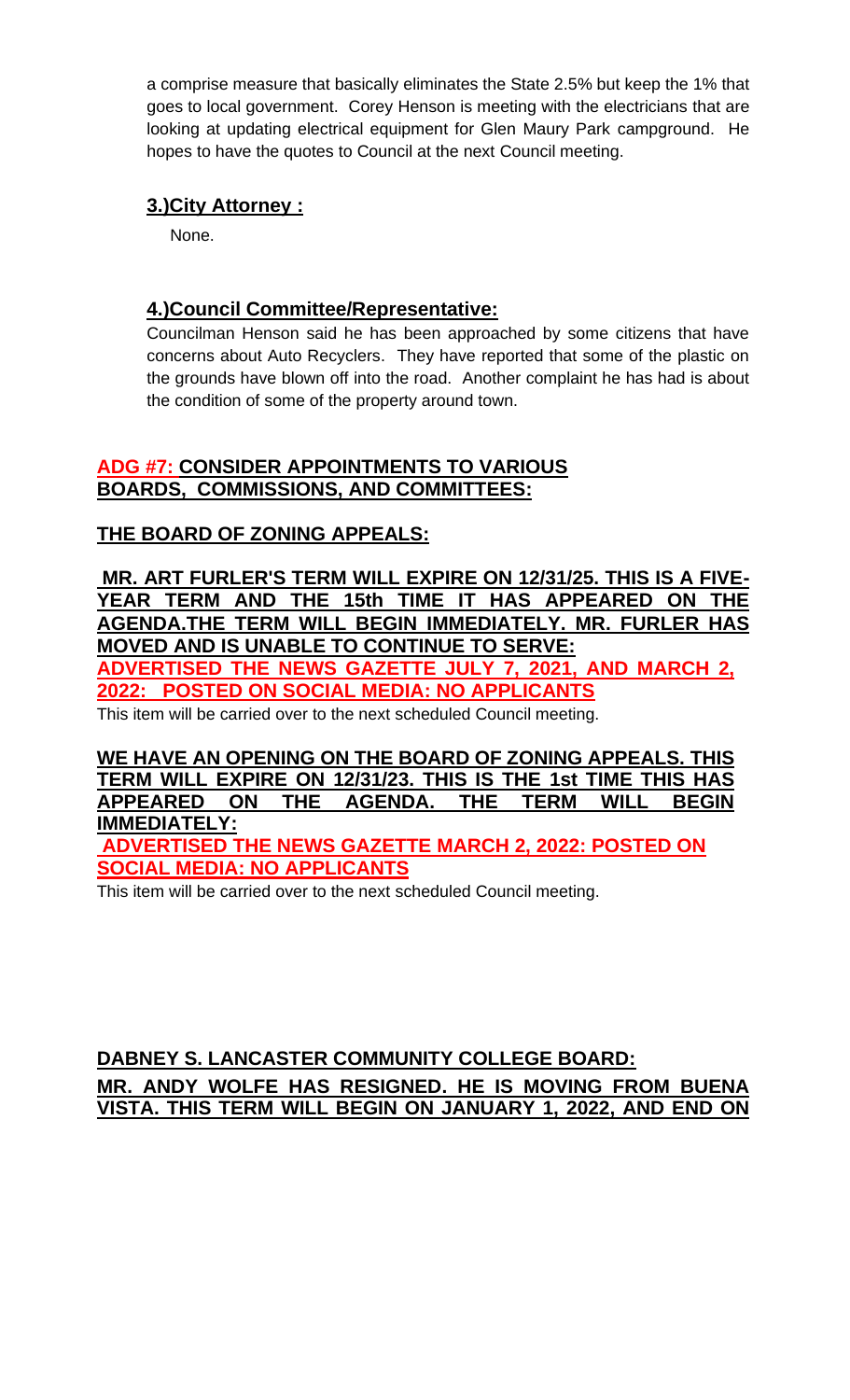# **JUNE 30, 2024. THIS IS THE 5TH TIME IT HAS APPEARED ON THE AGENDA:**

**ADVERTISED THE NEWS GAZETTE DECEMBER 8, 2021, AND MARCH 2, 2022: POSTED ON SOCIAL MEDIA: STEVE BALDRIDGE, LISA CLARK**

This item will be carried over to the next scheduled Council meeting waiting for an application from Lisa Clark. Councilman Webb made motion to appoint Steve Baldridge to the DSLCC Board. The motion died on the floor without a second.

# **BUENA VISTA EDA:**

**MR. LYNN CHAPMAN IS MOVING AND WILL NOT BE ABLE TO SERVE ANY LONGER. THIS TERM WILL BEGIN IMMEDIATELY AND END ON MARCH 31, 2024. THIS IS THE 2nd TIME IT HAS APPEARED ON THE AGENDA:**

**ADVERTISED THE NEWS GAZETTE FEBRUARY 16, 2022: POSTED ON SOCIAL MEDIA: JOHN DRYDEN**

Councilman Henson made motion to appoint Mr. Dryden to the BVEDA, seconded by Councilman Webb, carried by Council.

# **PUBLIC RECREATIONAL FACILITIES AUTHORITY:**

**MR. JASON TYREE'S TERM WILL EXPIRE ON JUNE 30, 2022. HE IS WILLING TO SERVE AGAIN IF REAPPOINTED. THIS IS A 4 YEAR TERM AND THE 1 ST TIME IT HAS APPEARED ON THE AGENDA:**

**ADVERTISED THE NEWS GAZETTE MARCH 2, 2022: POSTED ON SOCIAL MEDIA:NO APPLICANTS**

Councilman Webb made motion to re-appoint Mr. Jason Tyree, seconded by Vice-Mayor Hickman, carried by Council.

**MR. WILLIAM FITZGERALD'S TERM WILL EXPIRE ON JUNE 30, 2022. HE IS WILLING TO SERVE AGAIN IF REAPPOINTED. THIS IS A 4 YEAR TERM AND THE 1ST TIME IT HAS APPEARED ON THE AGENDA: ADVERTISED THE NEWS GAZETTE MARCH 2, 2022: POSTED ON SOCIAL MEDIA:NO APPLICANTS**

Councilman Webb made motion to re-appoint Mayor William Fitzgerald, seconded by Vice-Mayor Hickman, carried by Council.

#### **MR. MELVIN HENSON'S TERM WILL EXPIRE ON JUNE 30, 2022. HE IS WILLING TO SERVE AGAIN IF REAPPOINTED. THIS IS A 4 YEAR TERM AND THE 1ST TIME IT HAS APPEARED ON THE AGENDA:**

**ADVERTISED THE NEWS GAZETTE MARCH 2, 2022: POSTED ON SOCIAL MEDIA:NO APPLICANTS**

Councilman Webb made motion to re-appoint Councilman Melvin Henson, seconded by Vice-Mayor Hickman, carried by Council.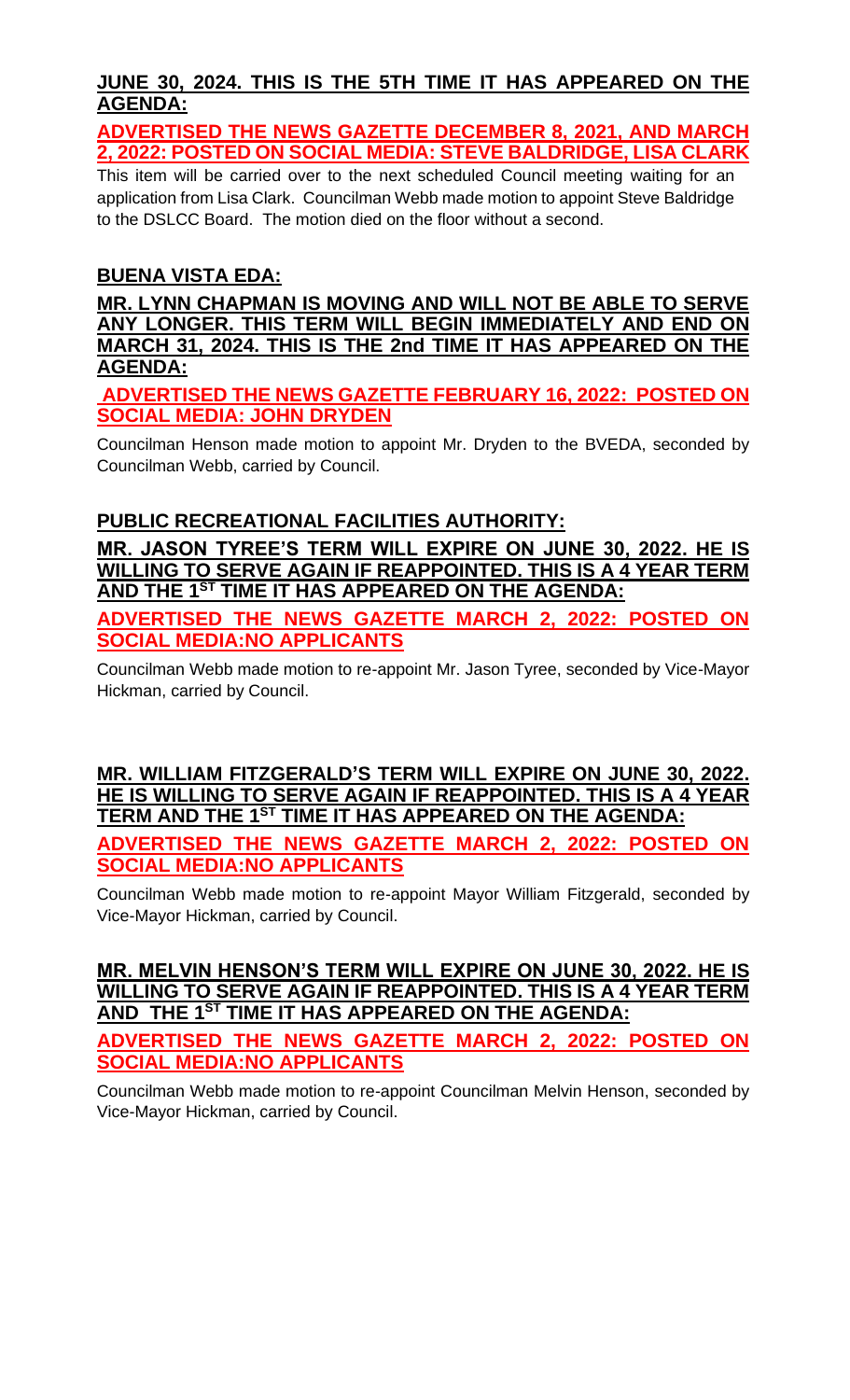### **MR. BRENT STYLER'S TERM WILL EXPIRE ON JUNE 30, 2022. HE IS WILLING TO SERVE AGAIN IF REAPPOINTED. THIS IS A 4 YEAR TERM AND THE 1ST TIME IT HAS APPEARED ON THE AGENDA:**

**ADVERTISED THE NEWS GAZETTE MARCH 2, 2022: POSTED ON SOCIAL MEDIA:NO APPLICANTS**

Councilman Webb made motion to re-appoint Mr. Brent Styler, seconded by Vice-Mayor Hickman, carried by Council.

**MS. DEIDRA DRYDEN'S TERM WILL EXPIRE ON JUNE 30, 2022. SHE IS WILLING TO SERVE AGAIN IF REAPPOINTED. THIS IS A 4 YEAR TERM AND THE 1ST TIME IS HAS APPEARED ON THE AGENDA:**

**ADVERTISED THE NEWS GAZETTE MARCH 2, 2022: POSTED ON SOCIAL MEDIA:NO APPLICANTS**

Councilman Webb made motion to re-appoint Ms. Deidra Dryden, seconded by Vice-Mayor Hickman, carried by Council.

# **ROCKBRIDGE REGIONAL LIBRARY:**

**MR. THOMAS BELL'S TERM WILL EXPIRE ON MAY 31, 2022. HE IS WILLING TO SERVE AGAIN IF REAPPOINTED. THIS IS A 4 YEAR TERM AND THE FIRST TIME IT HAS APPEARED ON THE AGENDA:**

**ADVERTISED THE NEWS GAZETTE MARCH 2, 2022: POSTED ON SOCIAL MEDIA: NO APPLICANTS:**

Vice-Mayor Hickman made motion to re-appoint Mr. Thomas Bell , seconded by Councilman Henson, carried by Council.

# **THE PLANNING COMMISSION:**

**MR. MIKE OHLEGER'S TERM WILL EXPIRE ON 6/30/22. HE IS NOT WILLING TO SERVE AGAIN. THIS IS A 4 YEAR TERM AND THE FIRST TIME IT HAS APPEARED ON THE AGENDA:**

**ADVERTISED THE NEWS GAZETTE MARCH 2, 2022, AND SOCIAL MEDIA: NO APPLICANTS:**

This item will be carried over to the next scheduled Council meeting.

# **OLD BUSINESS:**

### **OB #1: SECOND READING OF AN ORDINANCE FOR A CONDITIONAL USE PERMIT FOR 2350 BEECH AVENUE:**

Councilman Henson made motion to read by title only, seconded by Councilman Coffey, carried by Council.

Ms. Wheeler read the following Ordinance by title only: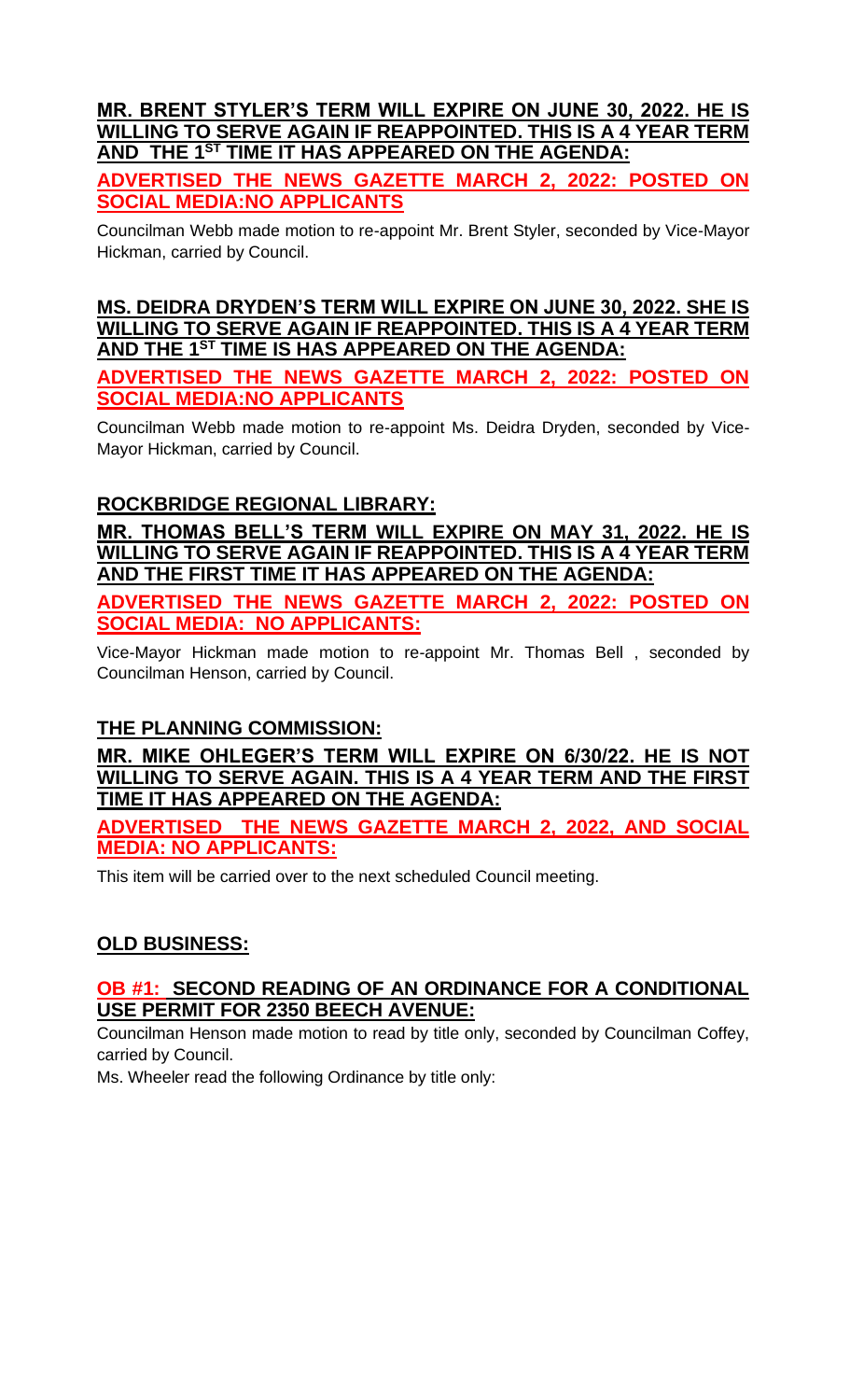### **Conditional Use Permit 2350 Beech Avenue Ordinance Text ORD 22-01**

BE IT ORDAINED BY THE COUNCIL OF THE CITY OF BUENA VISTA, VIRGINIA, that after a duly called public hearing, in accordance with the general welfare of the citizens of Buena Vista and in accordance with good zoning practices, pursuant to Section 614.04-8 of the Land Development Regulations, a Conditional Use Permit shall be issued for the purpose of constructing a four-family dwelling in conformance with the staff report and site plan attached as Exhibit A on the property at 2350 Beech Avenue, Tax Map number 27- 1-5-28-2.

This ordinance shall be effective 30 days following adoption by City Council, or upon purchase of the property, whichever is later.

William H. Fitzgerald, Mayor

\_\_\_\_\_\_\_\_\_\_\_\_\_\_\_\_\_\_\_\_\_\_\_\_\_

ATTEST:

Dawn Wheeler, Clerk of Council

\_\_\_\_\_\_\_\_\_\_\_\_\_\_\_\_\_\_\_\_\_\_\_\_\_\_\_\_\_

\_\_\_\_\_\_\_\_\_\_\_\_\_\_\_\_\_\_\_\_\_\_\_\_\_\_\_\_\_

DATE:

Councilman Coffey stated that he had asked Mr. Tyree about this Ordinance. There will be 4 apartments but only 2 meters. Mr. Tyree explained they use a firewall and only 2 meters are required. He opined that will cut the City out of money.

Mayor Fitzgerald stated that you still pay the same water rate, but the landlord will pay the water bill.

Vice-Mayor Hickman said you will have 4 trash pickups while being charged for only 2. She said there is a lot of student housing in the City which is cutting into the City's revenue. It is especially concerning to her because of the City's financial situation.

Councilman Coffey said the trash pickup is \$21.00 per month.

Ms. Wheeler advised that she and Councilman Coffey have recently worked with a tenant out on Enderly that lives in a duplex. The other duplex is empty, and he is still getting charged for 2 trash pickups. For every apartment, there will be a trash pickup charge on the water bill.

Councilman Henson made motion to approve the above Ordinance, seconded by Councilman Webb.

|                  |  | Yes | <b>No</b>               | <b>Abstain</b> |
|------------------|--|-----|-------------------------|----------------|
|                  |  |     | <b>Present   Absent</b> |                |
| Mayor Fitzgerald |  |     |                         |                |

Ms. Wheeler polled Council as follows: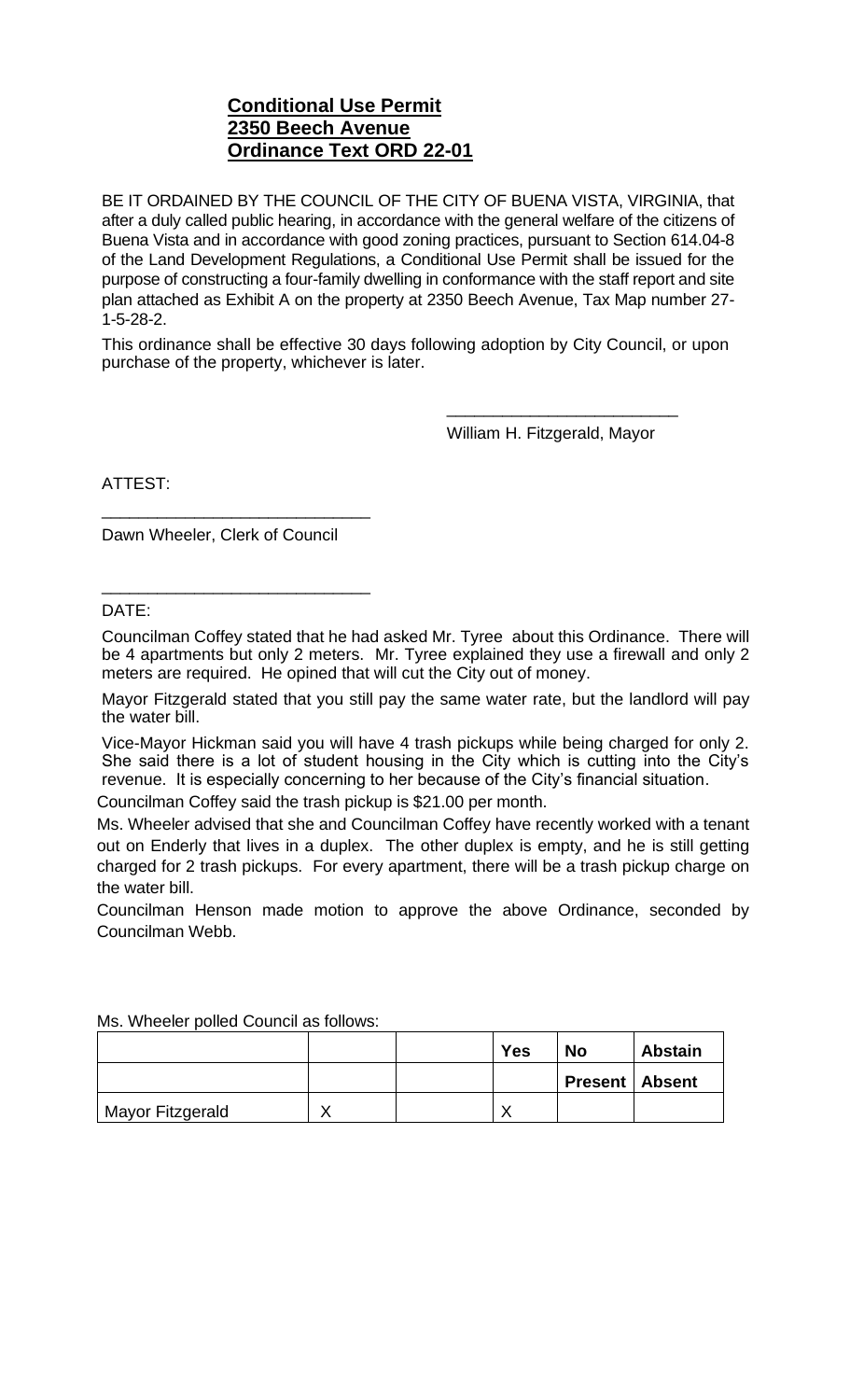| Melvin Henson         | X | X |   |
|-----------------------|---|---|---|
|                       |   |   |   |
| <b>Tyson Cooper</b>   |   |   | X |
|                       |   |   |   |
| Vice-Mayor            | X | X |   |
| Cheryl Hickman        |   |   |   |
|                       |   |   |   |
| Danny Staton          | X | X |   |
|                       |   |   |   |
| <b>Stanley Coffey</b> | X | X |   |
|                       |   |   |   |
| Steve Webb            | X | X |   |
|                       |   |   |   |

### **OB #2: SECOND READING OF AN ORDINANCE FOR A ZONING TEXT AMENDMENT FOR SECTION 630 AND SECTION 701:**

Councilman Henson made motion to read the above Ordinance by title only, seconded by Councilman Coffey, carried by Council.

Ms. Wheeler read the following Ordinance by title only:

### **ZONING TEXT AMENDMENT SECTION 630 AND SECTION 701 ORDINANCE TEXT 1/24/2022 – ORD22-02**

AN ORDINANCE to amend Sections 630 of the Land Development Regulations of the Code of the City of Buena Vista, as amended, to reduce the minimum side setback on corner lots; and to repeal section 701 of the Land Development Regulations of the Code of the City of Buena Vista, as amended, to eliminate duplicative and conflicting setback regulations.

**BE IT ORDAINED BY THE COUNCIL OF THE CITY OF BUENA VISTA, VIRGINIA**, that after a duly called public hearing, in accordance with the general welfare of the citizens of Buena Vista and in accordance with good zoning practices, Section 630 of the Land Development Regulations of the City of Buena Vista are hereby amended as follows in the attached Exhibit A.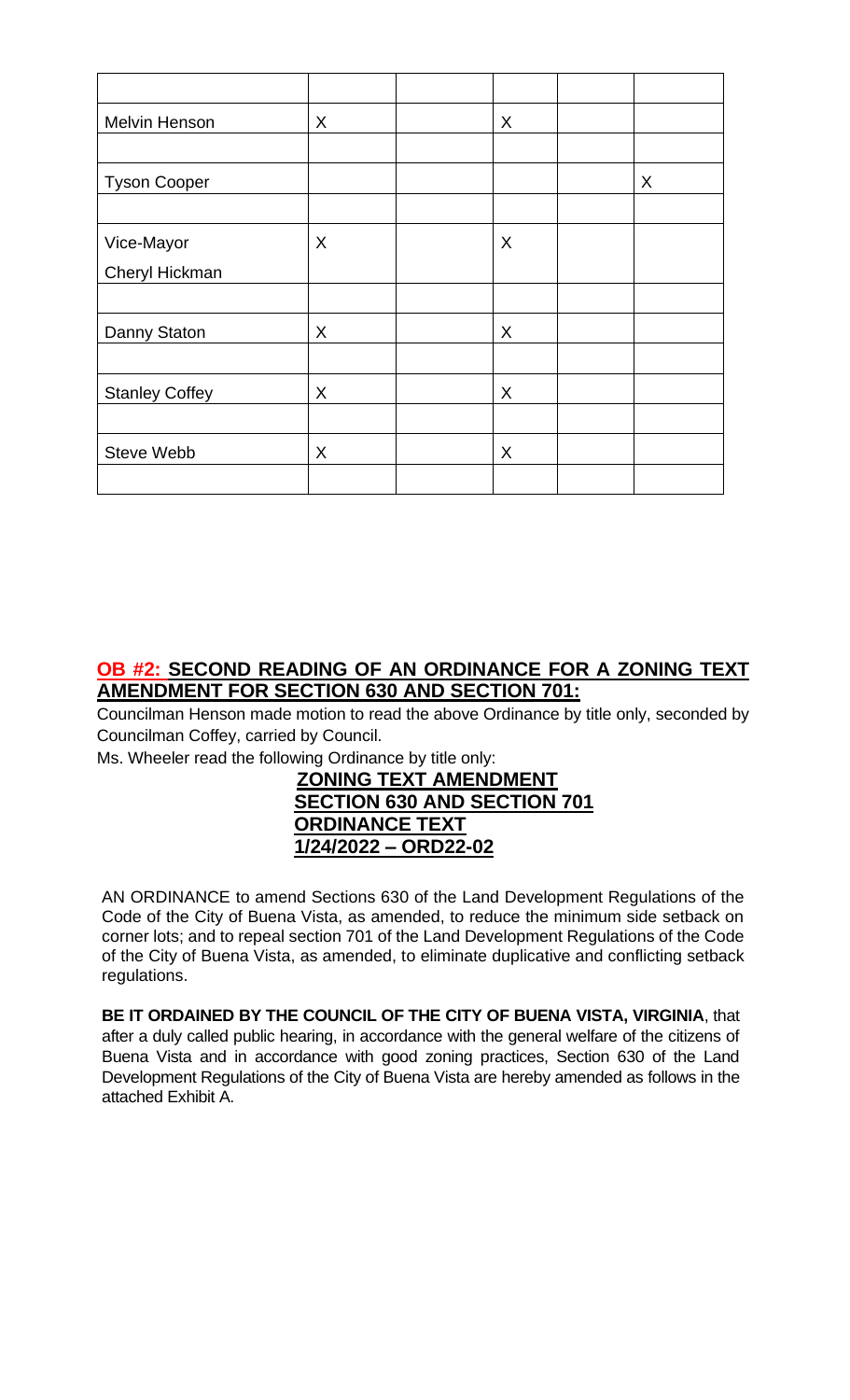**BE IT ALSO ORDAINED** that after a duly called public hearing, in accordance with the general welfare of the citizens of Buena Vista and in accordance with good zoning practices, Section 701 of the Land Development Regulations of the City of Buena Vista is hereby repealed.

This ordinance shall be effective 30 days following adoption by City Council.

\_\_\_\_\_\_\_\_\_\_\_\_\_\_\_\_\_\_\_\_\_\_\_ William H. Fitzgerald, Mayor

ATTEST:

Dawn Wheeler, Clerk of Council

\_\_\_\_\_\_\_\_\_\_\_\_\_\_\_\_\_\_\_\_\_\_\_\_\_\_\_\_\_

\_\_\_\_\_\_\_\_\_\_\_\_\_\_\_\_\_\_\_\_\_\_\_\_\_\_\_\_

DATE:

Councilman Coffey made motion to adopt the above Ordinance, seconded by Council Henson.

Councilman Webb abstained because the property is in his neighborhood.

Ms. Wheeler polled Council as follows:

|                       |   | <b>Yes</b> | <b>No</b>      | <b>Abstain</b> |
|-----------------------|---|------------|----------------|----------------|
|                       |   |            | <b>Present</b> | <b>Absent</b>  |
| Mayor Fitzgerald      | X | X          |                |                |
|                       |   |            |                |                |
| Melvin Henson         | X | X          |                |                |
|                       |   |            |                |                |
| <b>Tyson Cooper</b>   |   |            |                | X              |
|                       |   |            |                |                |
| Vice-Mayor            | X | X          |                |                |
| Cheryl Hickman        |   |            |                |                |
|                       |   |            |                |                |
| Danny Staton          | X | X          |                |                |
|                       |   |            |                |                |
| <b>Stanley Coffey</b> | X | X          |                |                |
|                       |   |            |                |                |
| Steve Webb            | X |            | (Abstain)      |                |
|                       |   |            |                |                |

### **OB #3: SECOND READING OF AN ORDINANCE FOR A ZONING TEXT AMENDMENT FOR SECTION 615 SEMINARY HILL HISTORIC DISTRICT:**

Councilman Coffey made motion to read the following Ordinance by title only, seconded by Councilman Henson, carried by Council.

Ms. Wheeler read the following Ordinance by title only: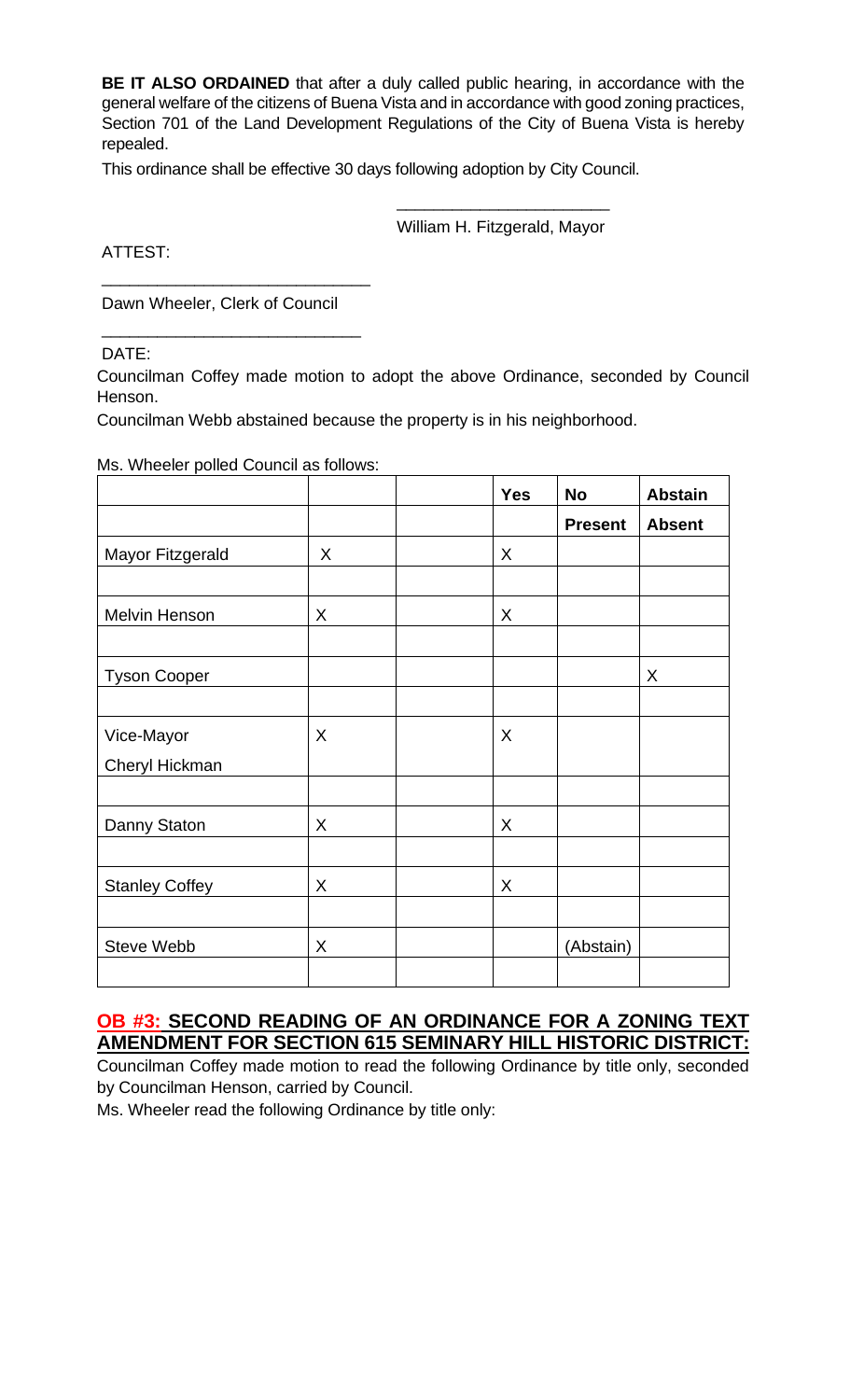### **Zoning Text Amendment Ordinance Text Section 615 Seminary Hill Historic District 1/24/2022 – ORD22-03**

**AN ORDINANCE** to amend Section 615 Seminary Hill Historic District of the Land Development Regulations of the Code of the City of Buena Vista, as amended, for the purpose of enhancing the perception of the overlay district by altering the name.

**BE IT ORDAINED BY THE COUNCIL OF THE CITY OF BUENA VISTA, VIRGINIA,** that after a duly called public hearing, in accordance with the general welfare of the citizens of Buena Vista and in accordance with good zoning practices, Section 615 of the Land Development Regulations of the City of Buena Vista is hereby amended to read and provide as follows in the attached Exhibit A.

This ordinance shall be effective 30 days following adoption by City Council.

William H. Fitzgerald, Mayor

\_\_\_\_\_\_\_\_\_\_\_\_\_\_\_\_\_\_\_\_\_\_\_\_\_

ATTEST:

Dawn Wheeler, Clerk of Council

\_\_\_\_\_\_\_\_\_\_\_\_\_\_\_\_\_\_\_\_\_\_\_\_\_\_\_\_\_

\_\_\_\_\_\_\_\_\_\_\_\_\_\_\_\_\_\_\_\_\_\_\_\_\_\_\_\_\_

DATE:

Councilman Henson made motion to adopt the above Ordinance.

Councilman Coffey wanted to know once again the reason why "Historic" is being removed from the district.

Mr. Roberts said it is entirely about reception. There are no changes to the procedures, no changes to the requirements, no changes to the boundaries.

Mayor Fitzgerald said the rules have not changed and they are not harsh.

Councilman Coffey stated he has asked for the rules to be sent to him and he has not received them.

Councilman Henson opined that the word "Historic" defers people from wanting to build in that area.

Mayor Fitzgerald said the word "Historical" is misleading. He opined if you go to Lexington and know it is "Historical" you know you will have to go through a lot of hoops which discourages people from wanting to build. **1**

Mr. Roberts said once more that none of the guidelines or rules will change, just the name. Councilman Henson made motion to approve the Ordinance, seconded by Councilman Coffey.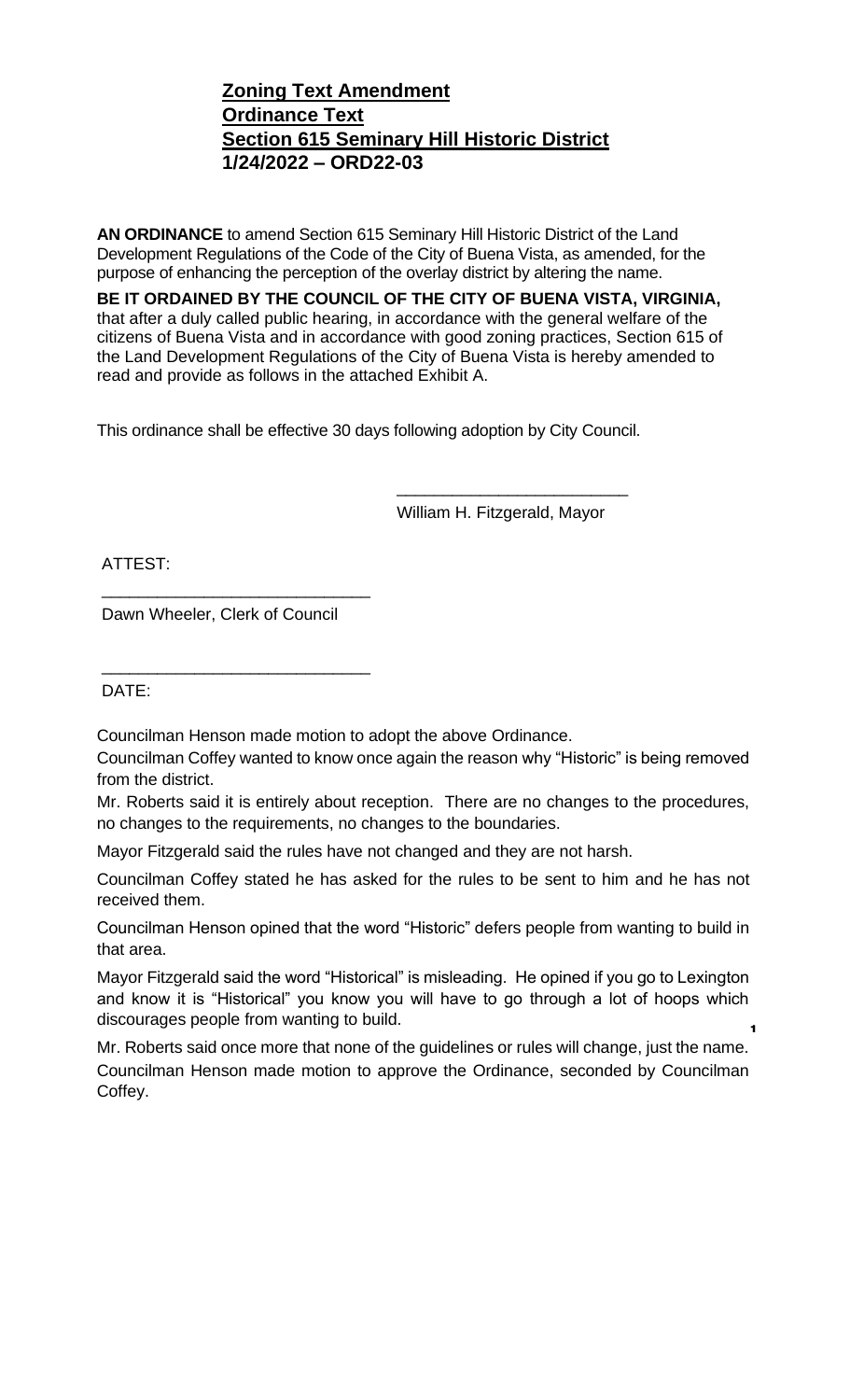Ms. Wheeler polled Council as follows:

|                       |   | <b>Yes</b> | <b>No</b>      | <b>Abstain</b> |
|-----------------------|---|------------|----------------|----------------|
|                       |   |            | <b>Present</b> | <b>Absent</b>  |
| Mayor Fitzgerald      | X | X          |                |                |
|                       |   |            |                |                |
| Melvin Henson         | X | X          |                |                |
|                       |   |            |                |                |
| <b>Tyson Cooper</b>   |   |            |                | X              |
|                       |   |            |                |                |
| Vice-Mayor            | X |            | X              |                |
| Cheryl Hickman        |   |            |                |                |
|                       |   |            |                |                |
| Danny Staton          | X | X          |                |                |
|                       |   |            |                |                |
| <b>Stanley Coffey</b> | X |            | X              |                |
|                       |   |            |                |                |
| <b>Steve Webb</b>     | X |            | (Abstain)      |                |
|                       |   |            |                |                |

# **NEW BUSINESS: NB #:1: DISCUSS THE MOU FOR THE GREENWOOD CEMETERY:**

#### **MERMORANDUM OF UNDERSTANDING BY AND BETWEEN THE CITY OF BUENA VISTA AND THE FRIENDS OF THE GREENWOOD CEMETERY**

**WHEREAS,** the Greenwood Cemetery ("Greenwood") is owned by and located in the City of Buena Vista ("City") and is a historic cemetery that inters a diverse population with African American individuals being the dominant group buried at this site; and

**WHEREAS,** the Friends of Greenwood Cemetery ("Friends") have requested access to Greenwood in order to substantially upgrade the appearance and Greenwood and to honor the site and the individuals buried there; and

**WHEREAS,** the City applauds the efforts of the Friends and enters into this Memorandum of Understanding to outline the activities that the Friends intend to undertake: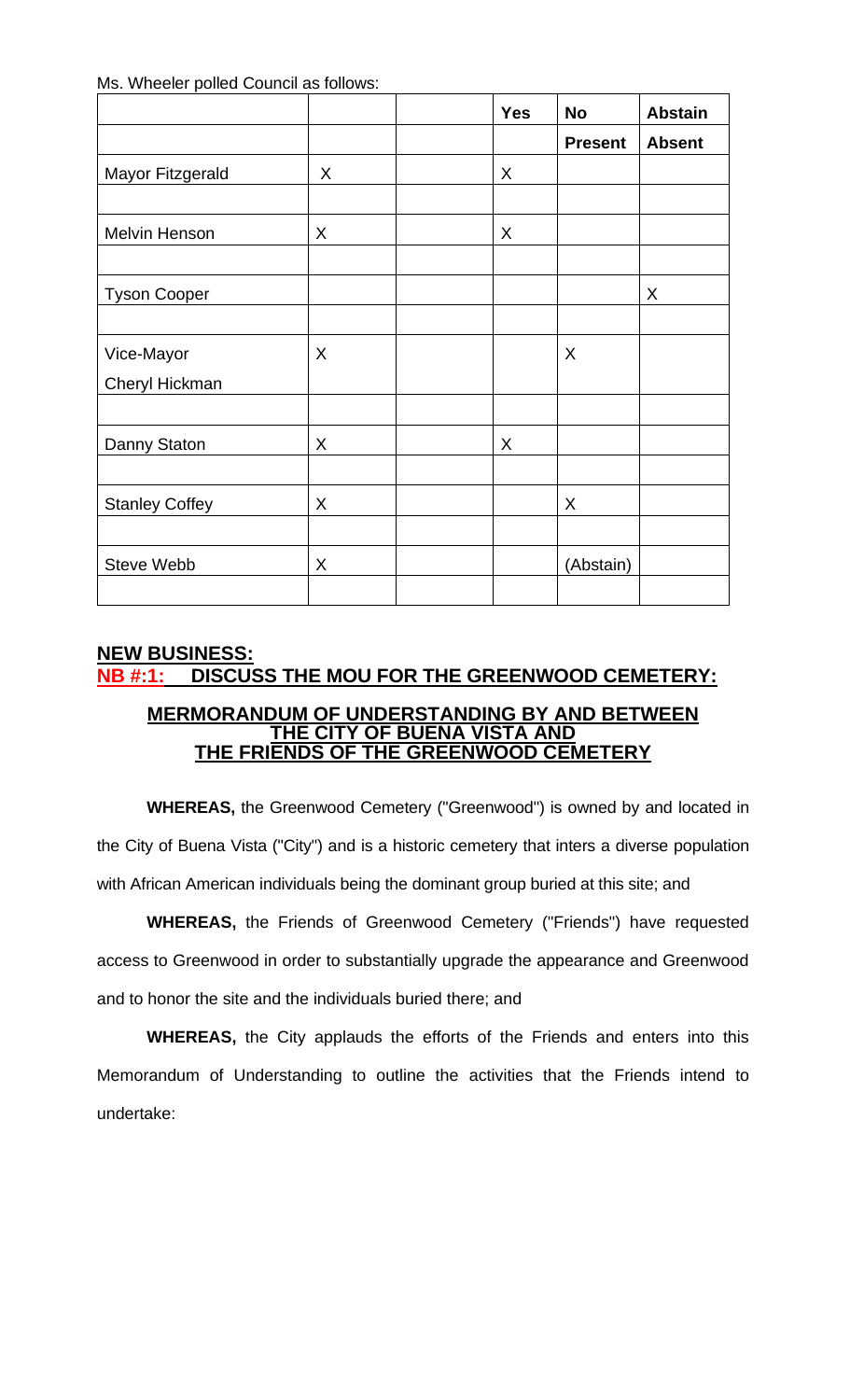- 1. Clean the area within the Greenwood boundary and install a perimeter fence around the boundary to protect Greenwood.
- 2. Erect a bulletin board and monument to honor those buried in Greenwood to include a history of Greenwood and the people interned there.
- 3. Develop an online presence through a website/Facebook page.
- 4. Keep the City informed of the activities that are occurring at Greenwood.
- 5. Identify gravesites and individual buried at the sites whenever possible.
- 6. Work with the Virginia Department of Historic Resources to obtain guidance on cemetery preservation as needed for the items contained within this Memorandum of Understanding.
- 7. Raise funds that are to be used at the discretion of the Friends to support activities listed in this Memorandum and any subsequent activities deemed necessary to achieve the Friends' goals as outlined in this document.

The City undertakes to cooperate and work with the Friends to accomplish the goals outlined above. The City shall 1) Provide liability insurance coverage to all volunteers at the site so long as they are covered in the general liability insurance policy for the City and 2) Provide in-kind services as available and authorized. The City applauds the work of the Friends in undertaking this project and looks forward to the successful implantation of the goals for this project.

The City understands and has entered into this Agreement based upon the representation that the Friends are a volunteer group and that their sole goal is to enhance Greenwood as outlined in this Memorandum. No party to this Agreement will be employed or receive any compensation for any activities associated with this Memorandum of Understanding and no City funds will be used except as appropriated by City Council, if any.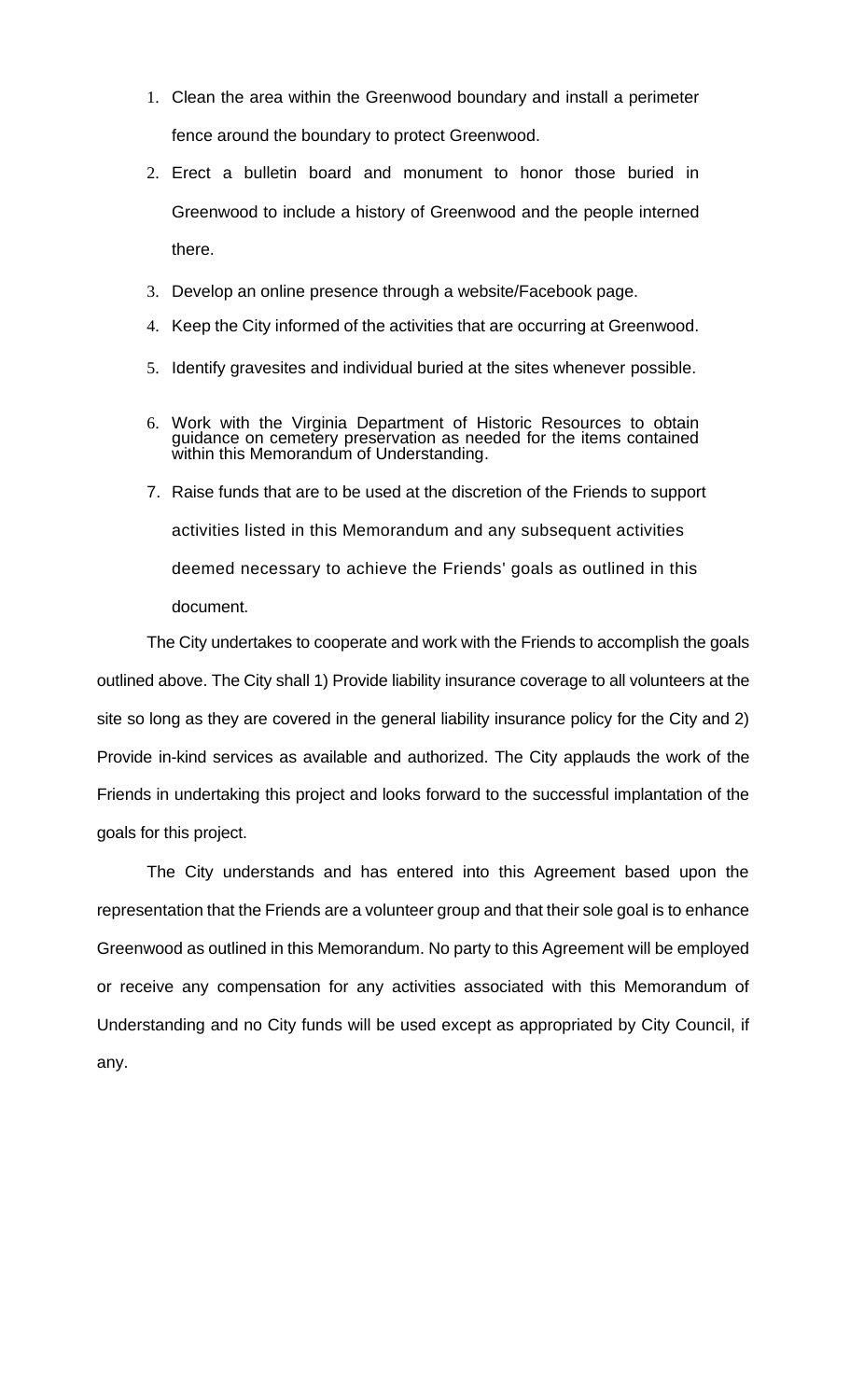The City hereby states its intent to maintain Greenwood in the future, including reasonable routine maintenance and repair of improvements performed by the Friends, in such a condition that individuals may safely visit the gravesites. The City shall comply with all applicable statutory requirements.

This Memorandum of Understanding outlines the understanding of the parties and may be modified or revoked at any time by either party by written notification to the other party.

### THE CITY OF BUENA VISTA

 $BY:$ 

ITS: \_\_\_\_\_\_\_\_\_\_\_\_\_\_\_\_\_\_\_\_\_\_\_\_\_\_\_\_

# THE FRIENDS OF GREENWOOD CEMETERY

 $BY:$ 

 $ITS:$ 

Councilman Henson made motion to table this MOU until Mr. Roberts has time to research it more.

Mr. Roberts stated that what they have before them is the Memorandum of Understanding between the City and the Friends of Greenwood Cemetery. We can definitely do this. We do not need to figure out if there is going to be a residential subdivision or not. These are separate issues. This will help the group begin the work we want them to do in the cemetery. He has worked with them to get the wording and they have reviewed the MOU. He recommends approval of the MOU.

Mr. Jake Shewey said it has been a while putting all of this together. He said they appreciate Tom, Jason, and Brian for the help they have given. Once again Mr. Shewey gave a report on the history of the cemetery.

Councilman Henson congratulated Mr. Shewey on what the committee has done and knows it has been a lot of hard work.

Mr. Danny Cole spoke again concerning the cemetery. He said that he fully supports the cemetery but is concerned the fencing will include new boundaries. There is a sliver of land that would allow another lot to build on.

Mayor Fitzgerald said due to the family situation, we need to wait to see what they decided about the land. We will have to have another public hearing after the family decides what they want to do.

Mr. Roberts reported that before Steve Douty passed away, he gave the Friends of the Greenwood Cemetery permission to come on his property and start clearing the land.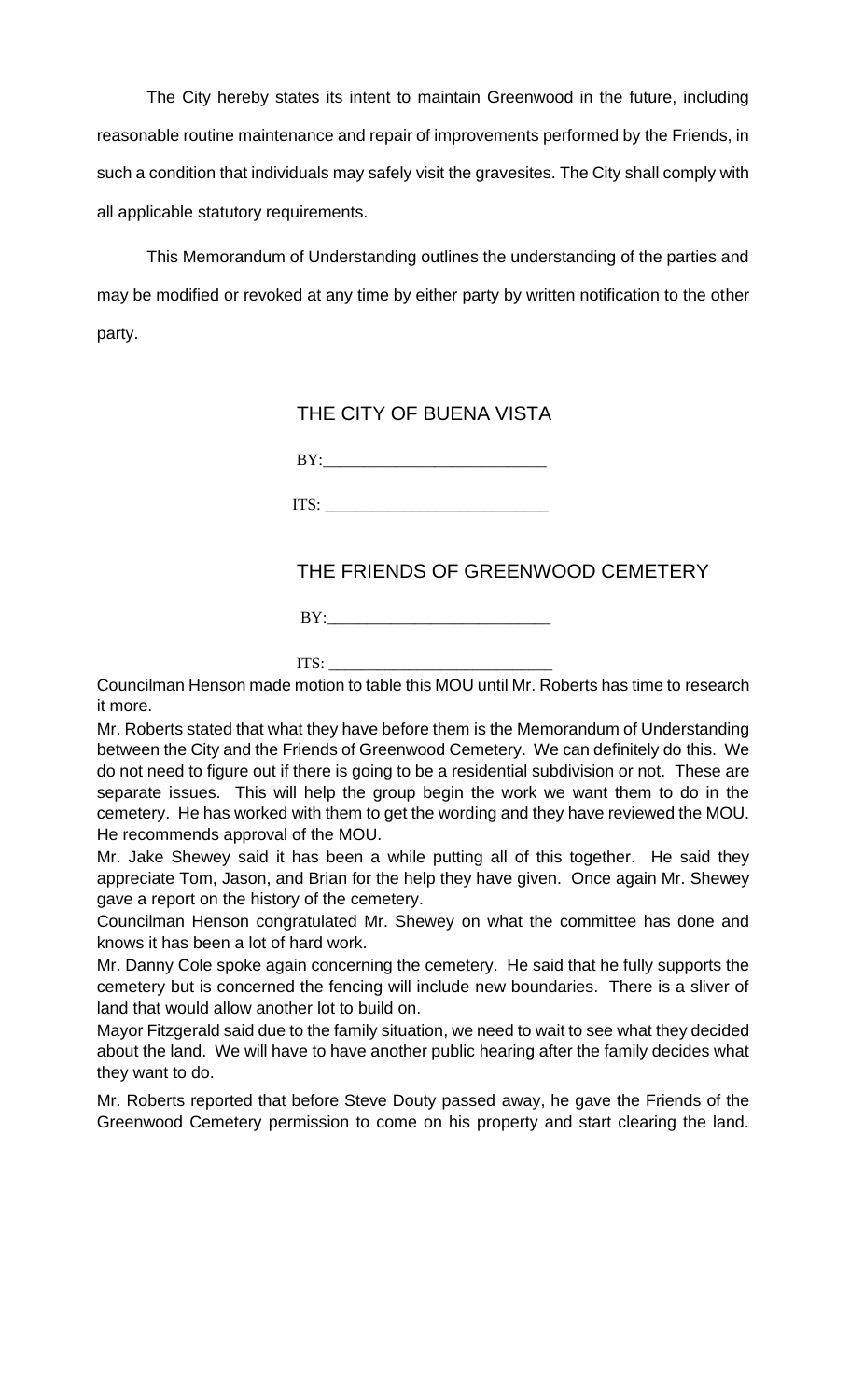There is no issue with them going across the cemetery and Steve's land. Before they build a fence, we will need to finalize the boundaries if they are going to change.

Councilman Henson made motion for Council to give support to the Friends of the Greenwood Cemetery in the form of a MOU, seconded by Councilman Staton, carried by Council.

# **NB #2: DISCUSS HIRING A CAMPGROUND CONSULTANT:**

Mr. Tyree and Councilman Henson think there are some plans that already exist that they will try to locate and research prior to spending any additional funds to hire a consultant. Vice-Mayor Hickman made motion to table this item, seconded by Councilman Henson, carried by Council.

ģ.

### **NB #3: DISCUSSION OF LEAK DETECTION AND AUTHORIZATION TO ACQUIRE SERVICES AND SUPPLIES:**

Mr. Tyree said this recently came up when talking with Corey Henson and Hunter Young about what is needed. One of the things that is being looked at from our PER perspective on the water system is they want us to narrow down on which parts of the City are the worst for leaks. Hunter has contacted a group which will cost about \$62,000.00. They plan on coming in and doing some leak detection. Our City crews would follow behind them and try to repair some of the leaks. It would give us a little bit better idea of where the worst places are in the City. Another \$30,000.00 would be for the finishing of the water modeling that is needed on the PER so we can try to get some additional grants for the water system. The total cost would be approximately \$112, 000.00 which includes \$10,000.00 for supplies.

Mayor Fitzgerald said it is beneficial to do this because then you have a plan on hand. A lot of grants want you to have a plan on hand to proceed. It also opens up the door to maybe get some better grants in the future.

Councilman Henson made motion to approve the above leak detection process, seconded by Vice-Mayor Hickman, carried by Council.

#### **NB #4: FIRST READING OF AN ORDINANCE TO REQUEST TO ABANDON A PORTION OF 6TH STREET BETWEEN WOODLAND AVENUE AND MAGNOLIA AVENUE:**

Councilman Henson made motion to table the Ordinance, seconded by Vice-Mayor Hickman, carried by Council.

#### **NB #5: FIRST READING OF AN ORDINANCE FOR REHL PROPERTY (774 LONGHOLLOW ROAD) R6 RESIDENTIAL PLANNED UNIT DEVELOPMENT (PUD) PLAN OF DEVELOPMENT FOR ONE SINGLE-FAMILY HOUSE:**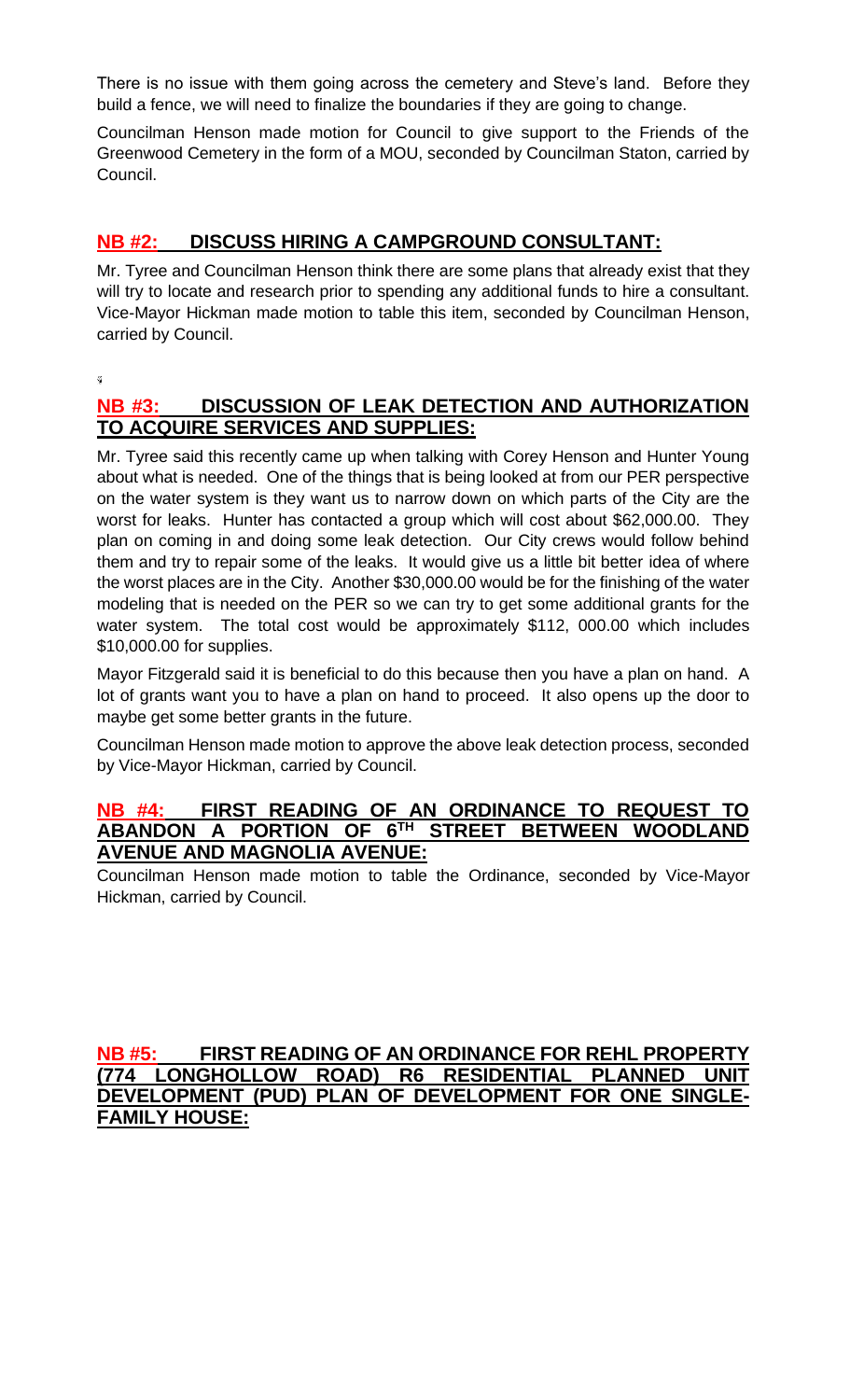Ms. Wheeler read the following Ordinance:

 **R6 Planned Unit Development Tax Map # 8-1---2 Ordinance Text 2/25/2022**

BE IT ORDAINED BY THE COUNCIL OF THE CITY OF BUENA VISTA, VIRGINIA, that after a duly called public hearing, in accordance with the general welfare of the citizens of Buena Vista and in accordance with good zoning practices, the Plan of Development for the property at Tax Map 8-1---2 shown in Exhibit A is hereby approved, pursuant to Section 607 of the Land Development Regulations of the City of Buena Vista.

This ordinance shall be effective 30 days following adoption by City Council.

William Fitzgerald, Mayor

\_\_\_\_\_\_\_\_\_\_\_\_\_\_\_\_\_\_\_\_\_\_\_\_\_\_\_\_\_\_\_

ATTEST:

Dawn Wheeler, Clerk of Council

\_\_\_\_\_\_\_\_\_\_\_\_\_\_\_\_\_\_\_\_\_\_\_\_\_\_\_\_\_\_\_\_\_\_\_\_\_\_

\_\_\_\_\_\_\_\_\_\_\_\_\_\_\_\_\_\_\_\_\_\_\_\_\_\_\_\_\_\_\_\_\_\_\_\_\_\_

Date:

### **NB #6: FIRST READING OF AN ORDINANCE FOR A SUBDIVISION REVIEW FOR LAND SURROUNDING GREENWOOD CEMETERY:**

Councilman Henson made motion to table this Ordinance, seconded by Councilman Coffey, carried by Council.

### **NB #7: FIRST READING OF AN ORDINANCE FOR A ZONING TEXT AMENDMENT TO REPEAL ARTICLE 14 BED AND BREAKFAST ESTABLISHMENTS AND REPLACE WITH A NEW SECTION 714 RESIDENTIAL TRANSIENT OCCUPANCY. THIS SECTION WILL UPDATE EXISTING REGULATIONS OF BED AND BREAKFASTS AND ADDRESS SHORT-TERM RENTALS (STR):**

Ms. Wheeler read the following Ordinance:

 $6800$ 

Zoning Text Amendment Ordinance Text Section 714 Residential Transient Occupancy Uses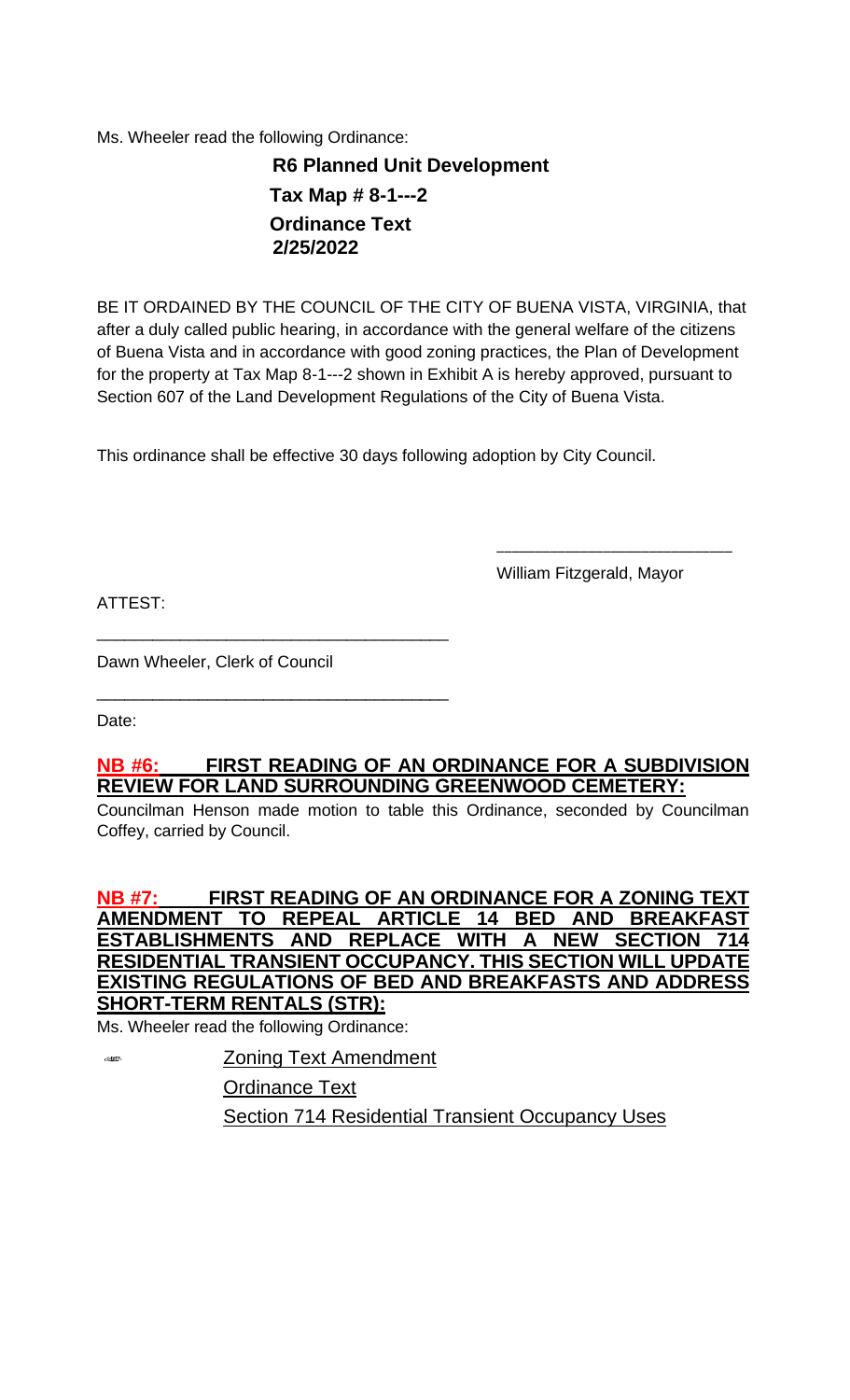### 2/25/2022

AN ORDINANCE to adopt a new section of the Land Development Regulations of the Code of the City of Buena Vista, as amended, entitled "Section 714 Residential Transient Occupancy," for the purpose of regulating transient occupancy establishments in the City, and to amend other sections of the Land Development Regulations to define relevant terminology to be used in Section 714.

BE IT ORDAINED BY THE COUNCIL OF THE CITY OF BUENA VISTA, VIRGINIA, that after a duly called public hearing, in accordance with the general welfare of the citizens of Buena Vista and in accordance with good zoning practices, Section 714 of the Land Development Regulations of the City of Buena Vista is hereby adopted as follows in the attached Exhibit A.

BE IT ALSO ORDAINED that Article 3 Definitions of Terms Used in This Ordinance and Section 613 Recreational District are hereby amended as follows in the attached Exhibit A.

BE IT ALSO ORDAINED that Article 14 Bed and Breakfast Establishments of the Land Development Regulations is hereby repealed in entirety.

This ordinance shall be effective 30 days following adoption by City Council.

William Fitzgerald, Mayor

\_\_\_\_\_\_\_\_\_\_\_\_\_\_\_\_\_\_\_\_\_\_\_\_\_\_\_\_\_\_

ATTEST:

Dawn Wheeler, Clerk of Council

\_\_\_\_\_\_\_\_\_\_\_\_\_\_\_\_\_\_\_\_\_\_\_\_\_\_\_\_\_\_\_\_\_\_\_\_\_\_

\_\_\_\_\_\_\_\_\_\_\_\_\_\_\_\_\_\_\_\_\_\_\_\_\_\_\_\_\_\_\_\_\_\_\_\_\_\_

Date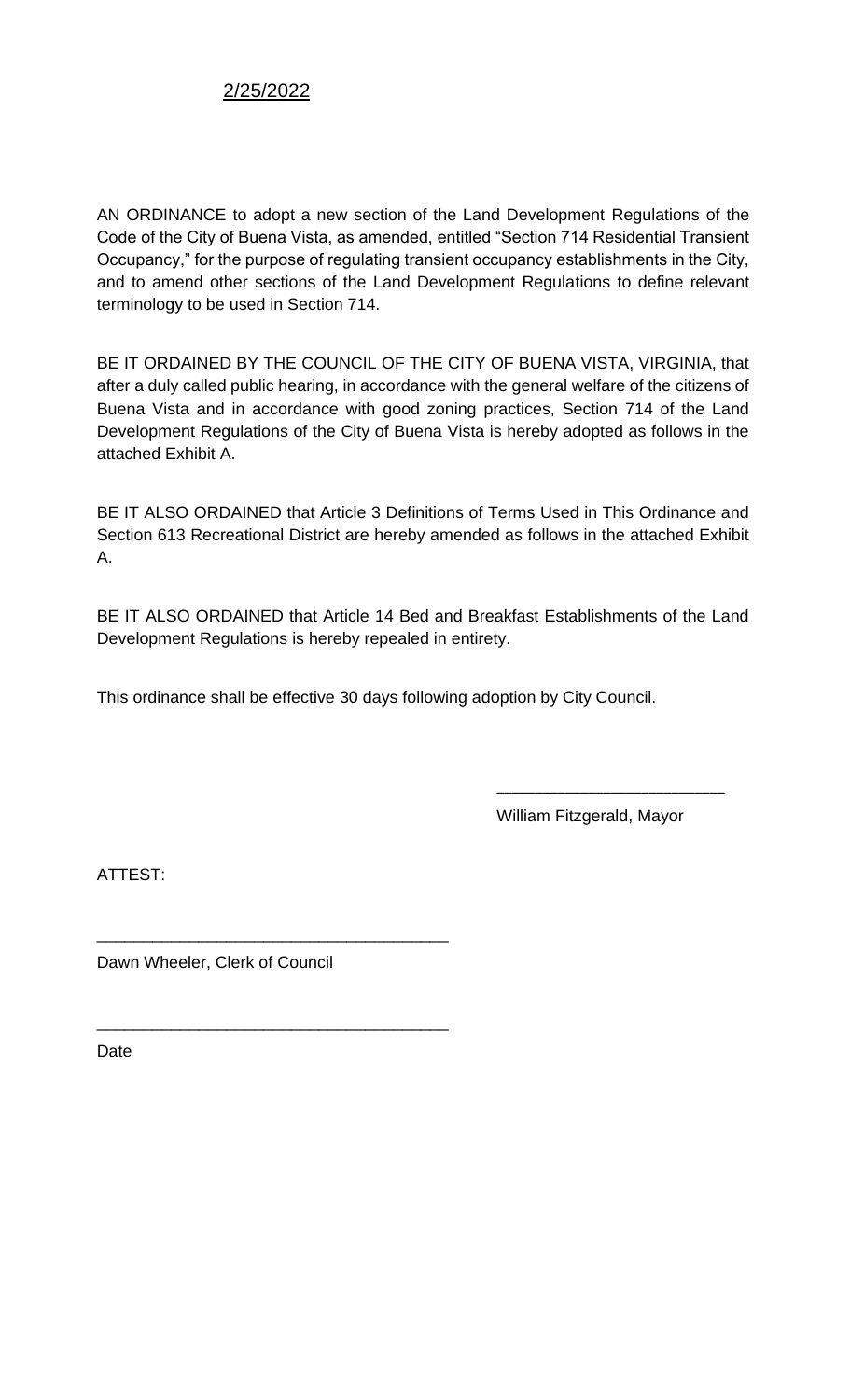# **NB #8: DISCUSSION OF THE BUENA VISTA RESCUE SQUAD:**

The City Manager, Jason Tyree, started the discussion by stating that he had sent an email to Council concerning the BVRS. He has asked Nathan Ramsey and the BVRS to present the proposal to Council. The BVRS contacted Rockbridge County to see what they could do to help them make sure they have long time service for Buena Vista. Their goal is to be around as long as they can, and we want to support them. The proposal that is in Council's packet does have some increase in budgets. He stated he wants to make sure before we get to far into the budget that this is something that Council wants to approve or go back to the drawing board.

Vice-Mayor Hickman said she is looking at the cost analysis. She opined that basically it is doubling the cost of staffing. They had been doing fine with running 1 crew until they have had problems staffing. She advised they have been running 1 crew since their beginning. That pretty much doubles the cost of staffing which is approximately \$300,000.00. If you take the \$585,00.00 and cut it in half it would be \$292,500.00 and then add in operational cost, it will be approximately \$416,271.00. Revenues are \$494,674.00 with the billing money and the local allotment. She shows \$78,403.00 over based on the revenue that was brought in. She wanted to know why we would want to double the cost for the BVRS. She said they had talked about increasing their coverage area and running the fire department. Vice-Mayor Hickman said we have a great fire department. We just purchased turn out gear for them at a cost of \$56,000.00. Her question is why would this proposal benefit Buena Vista? This is \$0.03 on the tax rate. She said she does not see this proposal as an answer which would double our staff and increase the cost by that much. She said we are talking about a \$100,000.00 increase. If they increase their coverage area you would get more billing money. She said she cannot see putting \$90,000.00 in turn out gear to run a fire department when we already have a fire department. You would be increasing the cost by \$300,000.00 just in manpower.

Mr. Ramsey said they are not planning on increasing the service area.

Vice-Mayor Hickman said it is her understanding that the service area would be expanded. Mr. Keith Holland who is on the board for the BVRS advised that 70% of the calls are in Buena Vista with 30% being in the County. The proposal is the County would absorb 60% of the cost with Buena Vista absorbing 40% which he feels is a good deal for the City. We are getting 70% of the services but the County will pay for 40%. They tried to include a provision saying if we increase the service area and answer more calls in the County, the County will increase their share. The expansion would cut Buena Vista's cost to 50/50. Mr. Holland said in the last 6 months Buena Vista has missed calls. He stated that someone has to cover the calls. Lexington and Glasgow have been covering calls for Buena Vista.

Vice-Mayor Hickman said the calls were not answered because they did not have 1 crew there. That is her problem with increasing our cost by doubling our manpower.

Mr. Holland said the calls were missed because we did not have any crew. The numbers are based on the number of calls they had at that time. The intent is to have additional crews, so we do not miss a call. If Buena Vista has 2 calls at one time, there is no one to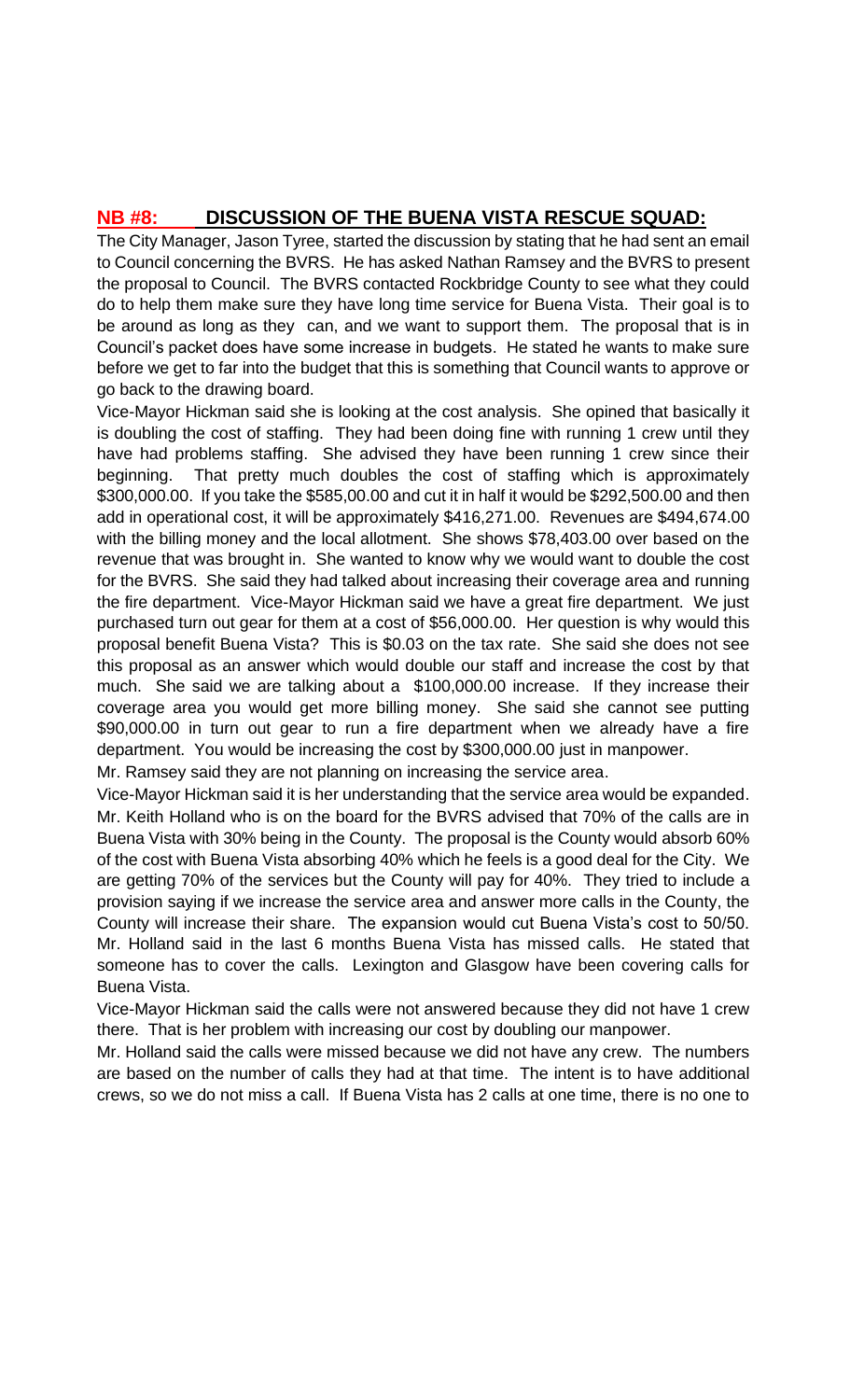answer the second call. They are trying to be able to service the area adequately that we have not been able to do.

Vice-Mayor Hickman said if you go back and look Buena Vista did not miss their calls with 1 crew. Now we have no staffing and that is why they miss calls not because they need 2 crews.

Mr. Holland said he knows there have been instances when you are on a call and a second call comes in that you cannot answer.

Vice-Mayor Hickman said her question is if it is worth \$300,000.00.

Mr. Holland stated the fire department has also missed calls. The people they are talking about hiring would be trained for both fire and EMS so no one misses a call.

Vice-Mayor Hickman said she has supported the requests from the BVRS, but this proposal is wrong for Buena Vista as far as paying \$100,000.00 which is \$0.03 on the tax rate to cover our area. We only need 1 crew to run our squad. She asked again if this is worth \$300,000.00. Vice-Mayor Hickman then wanted to know if the fire department was missing calls.

Councilman Henson said they are missing some of the EMS calls.

Chief John Rowsey said they do not miss fire calls but have missed EMS calls.

Mr. Holland said for the last few years Buena Vista has had rescue service costs for \$110,000.00. There is nobody else in this area that has had that service for that amount of money. It is being subsidized by other people.

Vice-Mayor Hickman wanted to know who was subsidizing the BVRS.

Mr. Holland said the County is subsidizing them right now. With what the County is paying we are getting 30% of the services. The County's allotment is almost the same as Buena Vista's but are only getting 30% of the services.

Vice-Mayor Hickman said if we go to 70/30, \$22,000.00 to \$24,000.00 per our allotment which we can do that a whole better than \$100,000.00. She opined we cannot afford to raise the tax rates. It is a lot different in Lexington and the County. Both have a lot more people than Buena Vista.

Mayor Fitzgerald we also need to make sure we have a strong squad.

Vice-Mayor Hickman wanted to know if someone could justify the cost of the proposal.

Mr. Holland said that in Vice-Mayor Hickman's notes he saw if the squad ceases to exist in Buena Vista and the City has to provide the services; does that cost a half a million dollars?

Mr. Tyree said that is with the equipment.

Vice-Mayor Hickman said there is operational costs now and with what they are bringing in now this proposal would not make any sense.

Mr. Tyree said the reason it would be so much more for us is we would bring in full time people with benefits. He opined this proposal is the best one he has heard so far.

Vice-Mayor Hickman wanted to know if Mr. Tyree could give her a breakdown of the \$500,000.00? The cost is \$292, 500.00 and \$124,000.00 is the cost.

Mr. Tyree said those figures do not work because they are not answering calls.

Councilman Coffey said the thing that bothers him more than anything is, other than the cost we cannot afford, is they are holding a contract over the City's head. He stated we do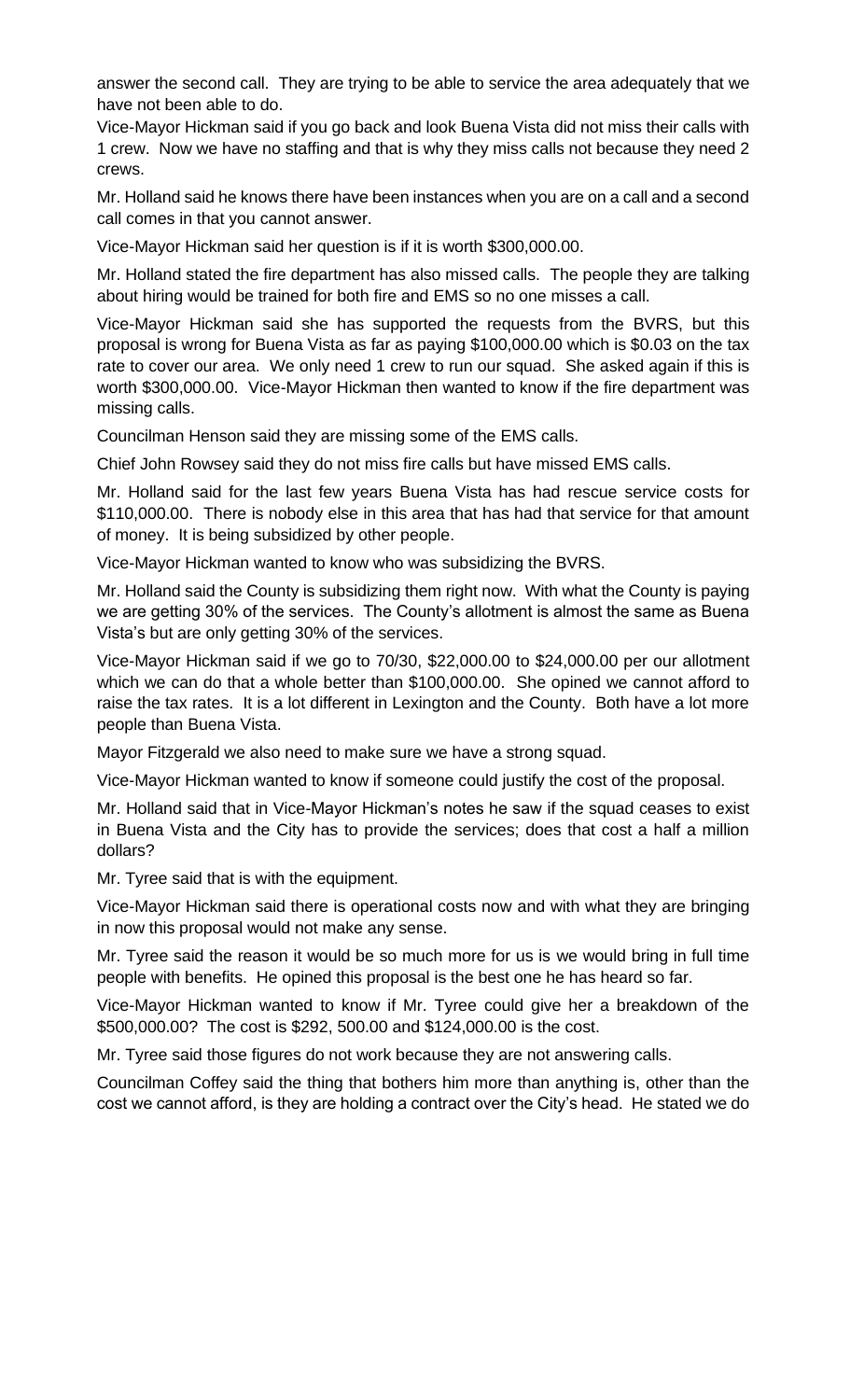not have a contract with the rescue squad now and we pay their allotments every year. Why would the City of Buena Vista have to be under contract just to give them money?

Vice-Mayor Hickman then wanted to know who has say over the rescue squad in the County. The County would be staffing the squad so would they have control over the squad?

Mr. Holland said he is sure if Buena Vista wanted to hire the people the County would work in the opposite way and fund that. If Buena Vista wants to hire people, train them, pay them benefits, he feels sure the County would be more than glad to share the costs.

Councilman Webb said to do this it is putting in our tax base. Taxpayers with no say over the squad. What will happen two years from now and Rockbridge County and Lexington says your allotment now has gone up another \$70,000.00 or \$80,000.00 because things have gone up, people need raises, we have to buy new turn our gear. Now Buena Vista taxpayers are saying we do not have any say about the increase.

Councilman Coffey said we are going to be responsible for the turn out gear for the 12 people and will be responsible for training. He opined we cannot afford 12 more sets of turn out gear for \$48,000.00.

Mr. Holland said that is not going to be the case. They discussed it and the BVRS would not agree to paying for additional turn out gear.

Councilman Coffey wanted to know if the BVRS decides to go with the County, will the contract be between the County and the BVRS.

Mr. Holland said the County will not help the BVRS without a contract with the City. He wanted to know how providing a service to our citizens holding something over the City's head. You all have the right not to do anything.

Councilman Coffey said the proposal puts the City in a financial situation that we do not know where it is going to go.

Mr. Holland said the squad knows they are not sustainable.

Vice-Mayor Hickman wanted to know if doubling the cost be sustainable?

Mr. Holland said the numbers are based on last year's part-time people. We have hired some full-time people. Mr. Holland said the costs are too low. Every locality around us have given increases in salaries. He said he understands where Council is coming from, and they don't care about the citizens of Buena Vista.

Vice-Mayor Hickman said it is not true that they don't care about the citizens of Buena Vista and Mr. Holland should not have said that.

Mr. Nathan Ramsey said the BVRS missed 9 calls last month because they were out on another call. In order for the County to be sustainable and they also have to worry about County citizens in a 46-mile square service area that the BVRS and the BVFD have served very well through the years. They are concerned about the citizens of the County as well as the citizens of Buena Vista. If the County would just put 1 crew in Buena Vista that would be 70% of the calls. By putting the 2 crews in there, not expanding services or areas serviced, Buena Vista has to run calls to Glasgow. In order to make it acceptable for the County, the second crew could answer the Glasgow call and they would not have to send Lexington to answer the call. The additional crew would serve the County in other aspects such as mutual aid and going into the City of Lexington. The City of Lexington has about 1,800 calls per year with Buena Vista having 1,300 to 1,400 calls per year. That is why they are talking about having 2 crews around the clock. To touch on the turn out gear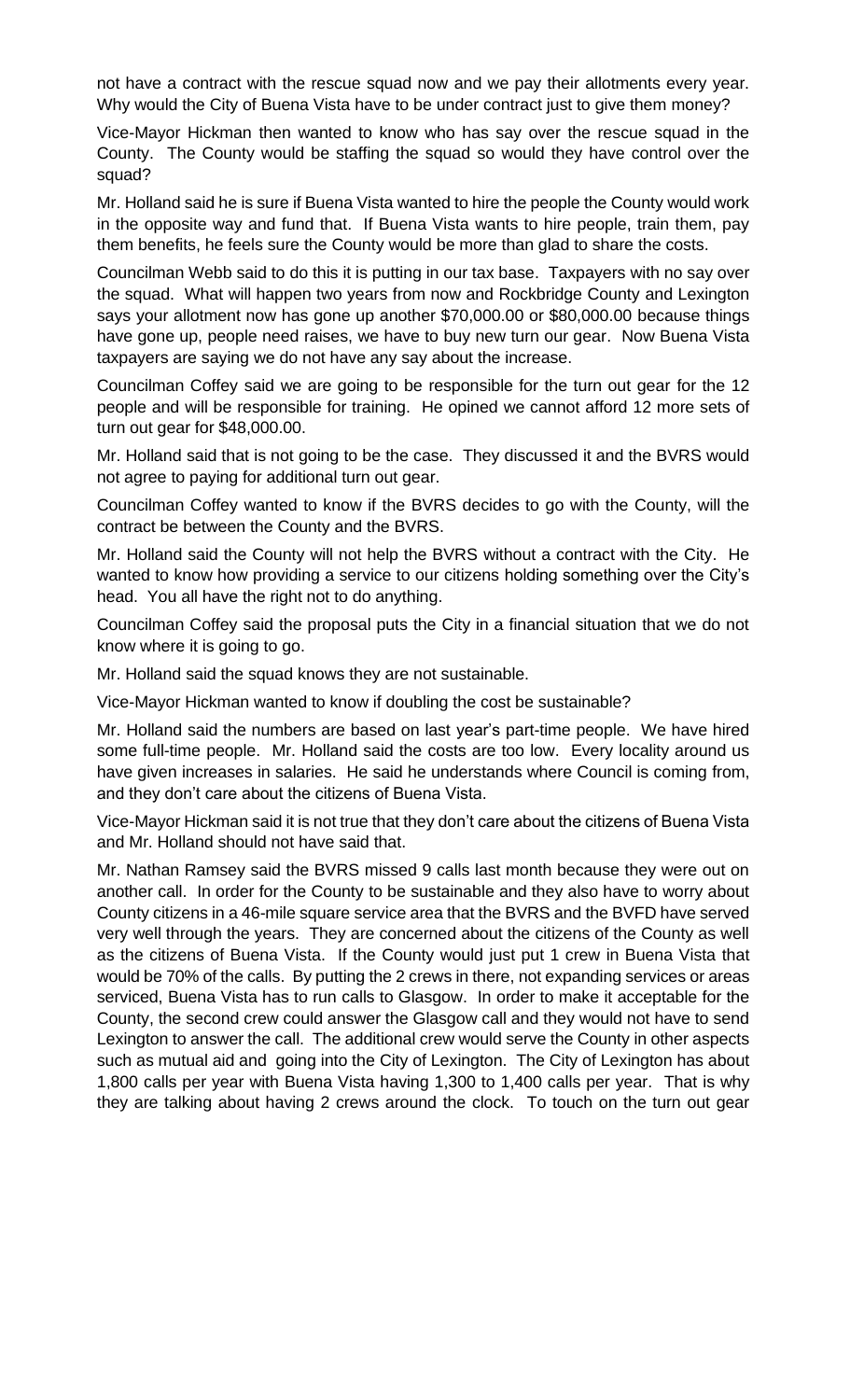piece of that it is something as we employ staff, they are dual trained. So, in order to perform the function, whether it is EMS or other, they have to supply turn out gear.

Vice-Mayor Hickman said they would have to show the missed calls for all localities for comparison. They missed 9 calls and she wanted to know if it is worth \$300,000.00 to the citizens in Buena Vista.

Mr. Ramsey said they need to know one way or another whether Council wants them to figure out how to help the BVRS.

Mayor Fitzgerald said no one gets the volunteers like they use to. He opined we need to figure out how to come up with the money. He feels this proposal would be a big benefit to Buena Vista.

Mr. Ramsey said in the grand scheme of things to have 4 personnel sitting here in the City to help the rescue squad, EMS is 90% of what they do, and to help the fire department. One of the biggest roles will be to help support the fire department. The staff can help clean up the fire trucks after they have been out on a call. To have 4 people here around the clock answering calls is a lot of money. The Board of Supervisors has not heard this proposal either. Buena Vista is the first to hear this presentation and the Board of Supervisors will hear it next. To move forward he can say it is really not a contract. It is an agreement that says we are all in this together. They already have one with Lexington. It is reviewed annually and can be changed.

Councilman Coffey said that Mr. Ramsey calls it an agreement that the City Manager will have to sign. He opined it might as well be a contract. He said you can call it whatever you want to call it, but it still puts the City under a financial hold.

Mr. Holland said that the \$300,000.00 extra is in manpower. Right now, Buena Vista's allotment is \$110,000.00. The City has given them \$25,000.00 of the money they asked for. This agreement would ask for another \$98,000.00 from Buena Vista based on the 60/40 agreement. It is not \$300,000.00 that will be coming from the City of Buena Vista. You have already done \$25,000.00 that lowers the \$98,000.00 to \$73,000.00.

Councilman Coffey advised that the \$25,000.00 that Council voted to give the rescue squad was to assist with salaries. After 6 months, the squad was going to come back to Council to ask for additional funds if needed. That has nothing to do with the \$190,000.00.

Mr. Holland said if you look at the agreement it says Buena Vista's allotment is \$110,000.00. Based on these other employees the additional cost to the City would be \$98,000.00 with the 60/40 split.

Vice-Mayor Hickman said it is \$292,500.00 for the other manpower to man 2 crews. That shoots the cost up . If you just run 1 crew at \$292,500.00 plus the operating cost is \$123,771.00, that is \$416,271.00. The squad brings in revenue of \$494,674.00 with the billing money and the 2 allotments. That is \$70,000.00 over. She does not understand why they can't manage and are going under now. These are your numbers, not hers, and she does not understand why you say the squad is going under.

Mr. Holland said they spent \$350,000.00 on a new vehicle last year but there is nothing in the projections that is improving the replacement of equipment because it does not last forever.

Councilman Coffey wanted to know if the squad keeps the \$83,000.00 that the County gives them.

Mr. Holland said the \$83,000.00 comes to the squad and they bank that money to use for operating costs.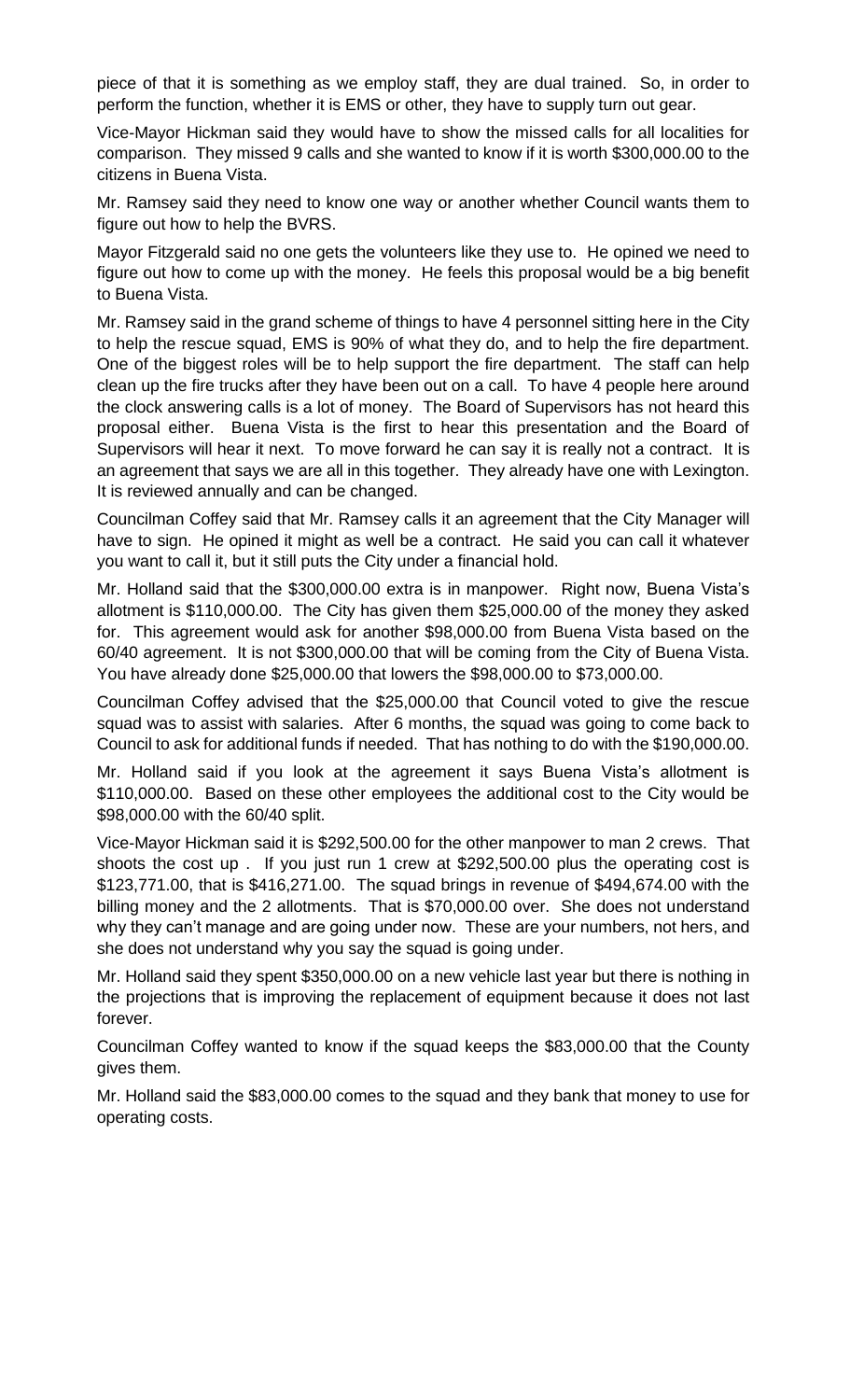Vice-Mayor Hickman said the \$83,000.00 is in their operating cost.

Councilman Coffey said the squad has to pay the County \$50,000.00 annually. They have only around \$800,000.00 now. In a couple of years that money will be gone. If something happens to this squad where they cannot keep it up and the County comes in and takes it over, then we are under a contract to take care of you all.

Vice-Mayor Hickman opined with a 5013C you cannot sale the things, you have to give it away. In her opinion if they are going to come in and expand the coverage area and it was going to pay for the extra manpower that you are going to put in there, she would say that is a great idea and it would pay for itself over time. It is not going to. You are going to have an additional \$300,000.00 for 2 crews and it is never going to pay for itself. You are upping your cost to make yourself better.

Mr. Holland said maybe he is seeing things wrong, but he opined that the rescue squad and the fire department should pay for themselves.

Councilman Coffey said the rescue squad is incorporated. They say the heck with it and shut down tonight. The City could not do a thing about it.

Mayor Fitzgerald suggested that Council think about the proposal for a while.

Councilman Henson said that he and Mr. Slough have been involved with the rescue squad and the fire department for a long time. He said they have seen a lot of changes. He opined the best thing they can do is provide service to the citizens in the run area. You cannot drag volunteers in now.

Mayor Fitzgerald suggested that this subject be tabled to the next Council meeting and try to come up with the money needed.

Vice-Mayor Hickman made motion to not consider this proposal, seconded by Councilman Coffey. She stated if they want to bring something back to Council that makes sense, she will welcome it. She wanted to know where we are going to come up with \$100,000.00. She said we didn't have it before so where are we going to get it now. We are going to have to stay within our means. She is all for us providing services, but we do not need 2 crews. If they want to bring it down to 1 crew like they have been doing and let the fire department do fire, she is all for it.

Councilman Henson said he would like to motion to keep the proposal. It died on the floor without a second.

Mayor Fitzgerald took the vote on Vice-Mayor Hickman's motion to not consider this proposal. Council voted as follows:

|                     |   | <b>Yes</b> | <b>No</b>      | <b>Abstain</b> |
|---------------------|---|------------|----------------|----------------|
|                     |   |            | <b>Present</b> | <b>Absent</b>  |
| Mayor Fitzgerald    | X |            | X              |                |
|                     |   |            |                |                |
| Melvin Henson       | X |            | X              |                |
|                     |   |            |                |                |
| <b>Tyson Cooper</b> |   |            |                | X              |
|                     |   |            |                |                |
| Vice-Mayor          | X | X          |                |                |
| Cheryl Hickman      |   |            |                |                |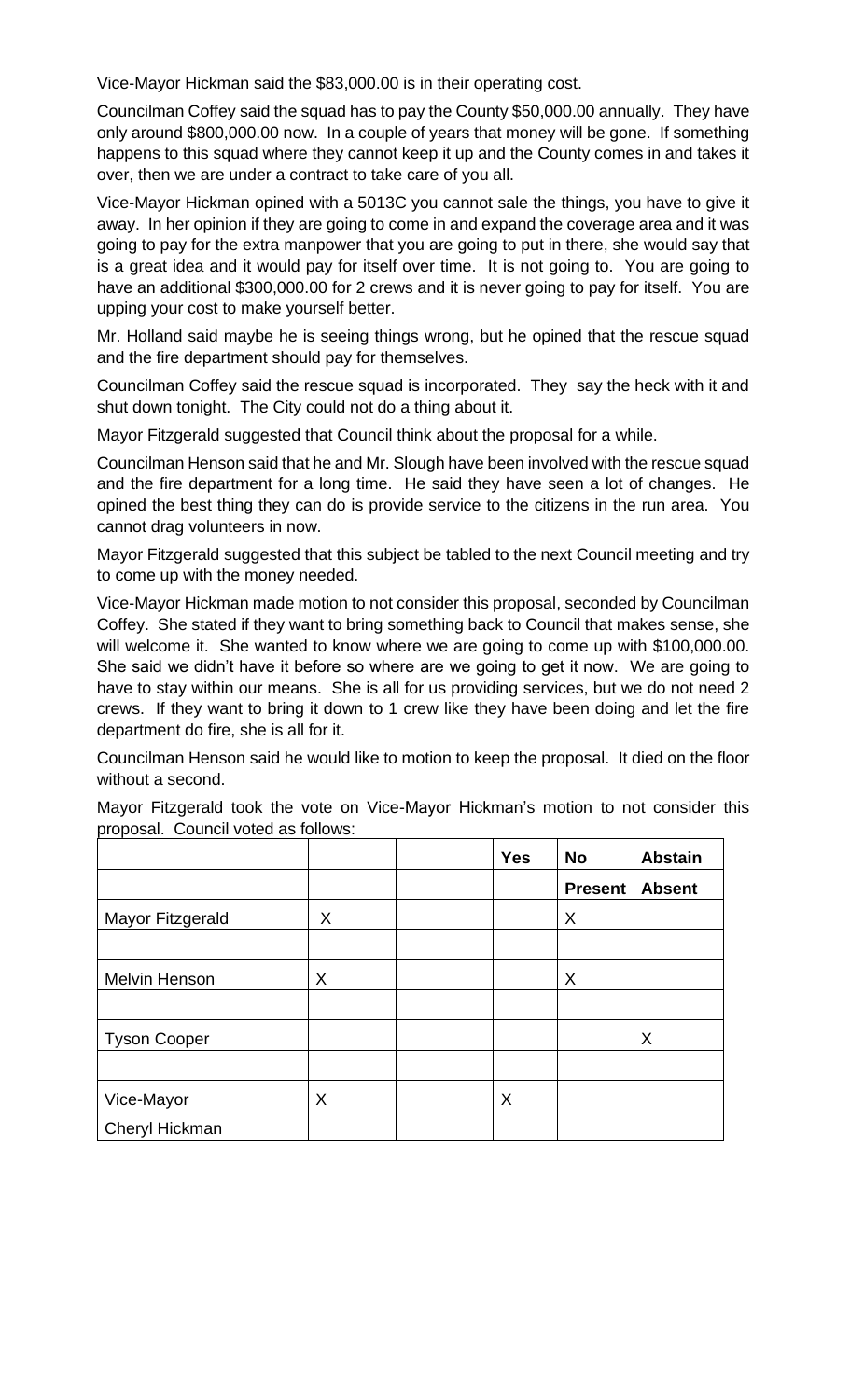| Danny Staton          | Χ | Χ |  |
|-----------------------|---|---|--|
|                       |   |   |  |
| <b>Stanley Coffey</b> | Χ | Χ |  |
|                       |   |   |  |
| Steve Webb            | ↗ | Χ |  |
|                       |   |   |  |

Councilman Coffey opined that Council has a responsibility, first and foremost as City Council members, to provide services to the citizens.

Councilman Webb said he has not had time to get comfortable with the numbers presented in the proposal. He said that every time Council tries to talk about it the Mayor says it is over and done with.

Mayor Fitzgerald said he suggested to think about the proposal until the next meeting and then come back. A motion came up to get rid of it now. He was offering 2 more weeks to look at the proposal and decide something.

Vice-Mayor Hickman said they could look at another proposal but not this one.

Mayor Fitzgerald said Council will have to wait until they bring a new proposal back.

Councilman Webb wanted to know how many people are rolling in the squad vehicle when they receive a call; a driver and 3 in the back?

Councilman Coffey said that 2 people are in the unit. The presentation said they will have 4 crew members at the building 24 hours per day.

Councilman Webb wanted to know what the other 2 crew members would do while the other 2 are answering a call.

Councilman Coffey said they would be waiting to see if another call comes in. It would increase the type of service provided with 2 crews there.

Vice-Mayor Hickman said not at a cost of \$300,000.00. She opined it makes no sense to her. She said if we needed 2 crews it would be different, but they have never run 2 crews.

Councilman Henson said the only time they ran 2 crews was when they had a lot of volunteers.

Councilman Coffey stated that he does not want anyone to think that he does not care about the citizens of Buena Vista. His thing as a Council member is to look out for the citizens of this town and the City. He said he will not take money out of their hands and charge them another \$0.03 on taxes

Mr. Ronnie Slough said that he also lives in Buena Vista and does not want the taxes to go up. He said the squad did not approach the County, they approached them. He said the squad has gotten \$110,000.00 for the last 3 years and never got a raise. He wanted to know if Council had any idea how much the City could afford to give them over the \$110,000.00.

Vice-Mayor Hickman said not until they do the budget. She said again that the proposal from the County has nothing beneficial for Buena Vista.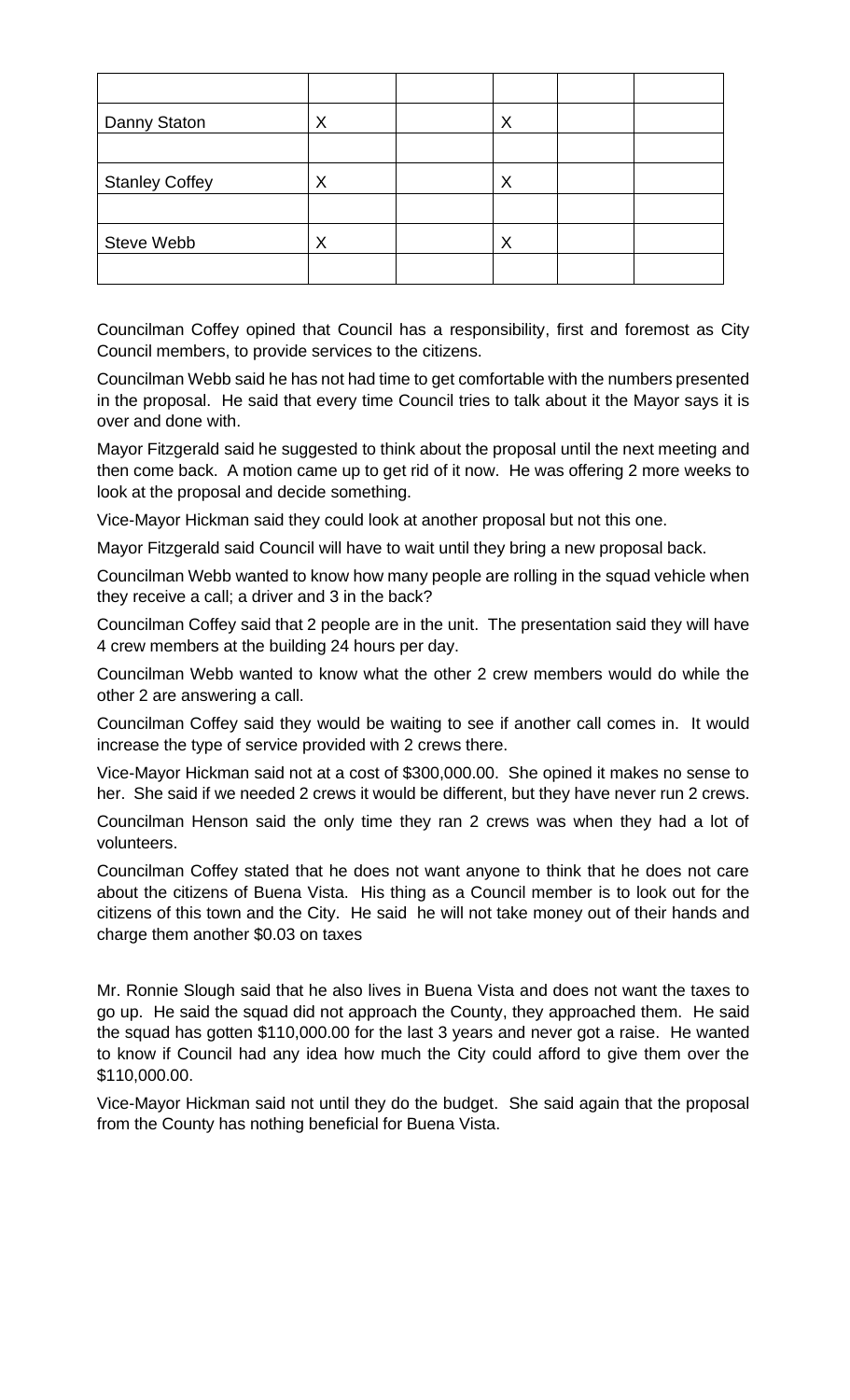Mr. Slough said he has lived here all of his life and he cares about the City. He said he has thought about this for a long time. Mr. Slough said they do have 2 crews once in a while. When there is a paid crew at the building, they take 90 seconds to answer the call. He wishes we can try to work out something. He opined if they could get raised up to what the other department gets it would really help.

Councilman Webb said according to the figures that were passed out, the squad has over \$70,000.00 left over each year. He wanted to know where that money goes.

Mr. Slough said there are a lot of people in Buena Vista that don't have insurance. They have to subsidize those people. He said the fund drive was good this year. He said if they could get raised up to \$160,000.00 like the fire department it would be very helpful.

Councilman Webb said the fire department is not asking for money.

Councilman Henson said when Council gave the fire department \$56,000.00 for new turn out equipment there were a whole lot of other things on that list that they need. He opined that Council needs to look at both the squad and the fire department.

Vice-Mayor Hickman stated again that we need to sustain what we have, and we will not have money to give to the fire department.

Councilman Coffey said Council has never turned down the fire department and right now they are not on their last leg.

Mr. Slough said the rescue squad is not on their last leg either. In answer to where the \$70,000.00 that is left over goes, he said they use it to pay employees.

Councilman Coffey wanted to know how the squad will be able to buy a new unit the next time one is needed.

Mr. Slough said they have one 2017 unit and one 2014 unit. He said that the squad could buy one now since they have \$750,000.00.

Vice-Mayor Hickman said if they stay as they are now with running 1 crew, they will have \$70,000.00 left over. She stated again that it makes no sense to her to go with the proposal from the County.

Mr. Slough said again the squad is not going under right now. He said the squad is making close to \$300,000.00 per year. They had to hire a supervisor and will be paying him almost \$21.00 per hour plus benefits in order to get him to come to work for them.

Councilman Webb said that Council cares about the City also.

Vice-Mayor Hickman opined that we could do better with another proposal from the County. The one presented tonight does not benefit the City at all.

Councilman Coffey said the City signing a contract with the County will not fly either. From what he understands the Board of Supervisors have said if they do not get a signed contract with the City, they will not do anything.

Councilman Webb said it will be hard for the City to sign a contract with the County knowing we do not control anything with the rescue squad.

Vice-Mayor Hickman said that they should have never said that Council must not care about the citizens. If the squad is run by someone else, there is nothing anyone can do about what they say to do.

Mr. Ramsey wanted to know if the consensus was no contract with all 3 entities. Would entertain another proposal and shared services.

Councilman Coffey said he will not vote for the City to sign a contract with the County.